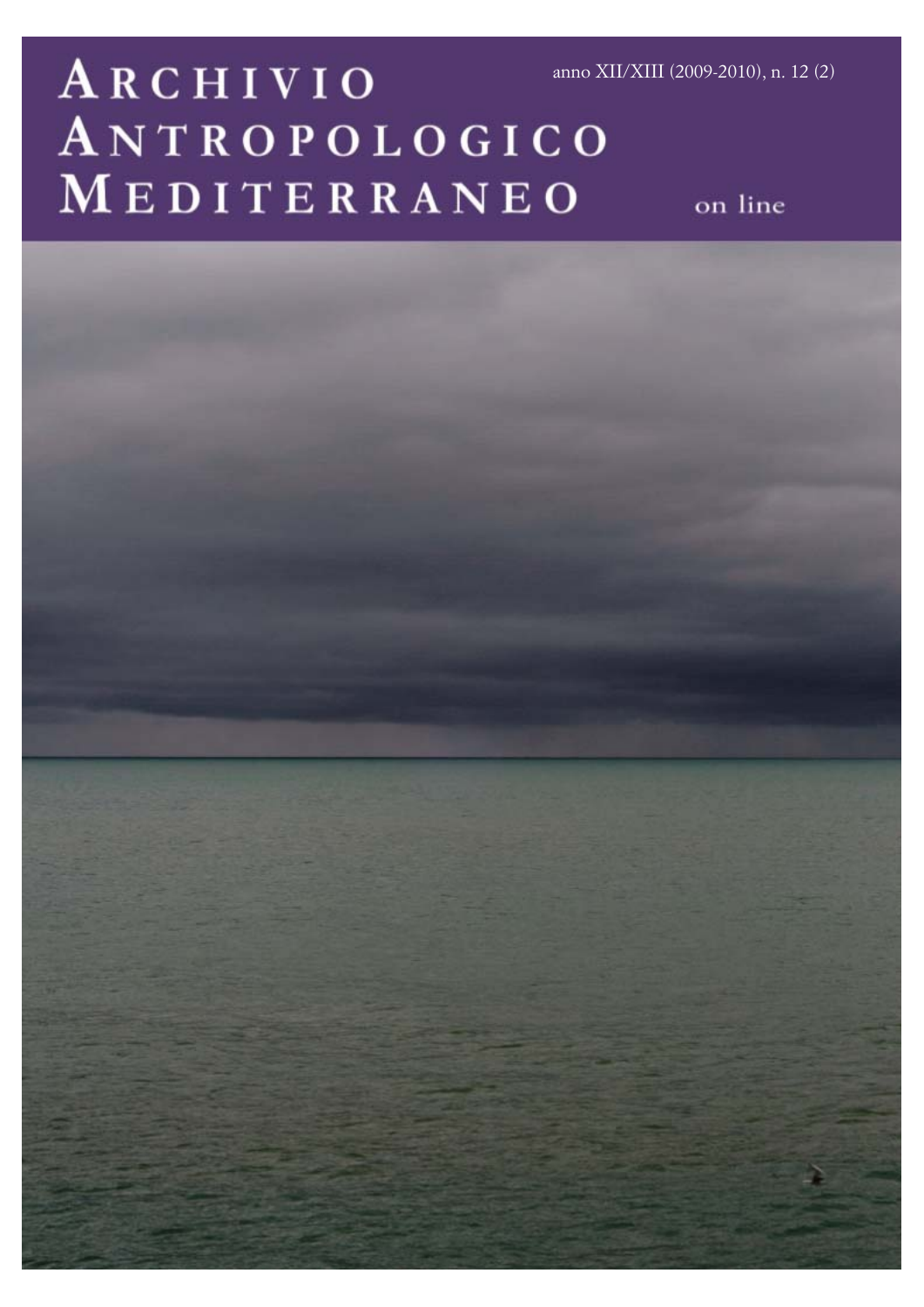*Direttore responsabile* GABRIELLA D'AGOSTINO *Comitato di redazione* SERGIO BONANZINGA, IGNAZIO E. BUTTITTA, GABRIELLA D'AGOSTINO, VINCENZO MATERA, MATTEO MESCHIARI *Segreteria di redazione* DANIELA BONANNO, ALESSANDRO MANCUSO, ROSARIO PERRICONE, DAVIDE PORPORATO (*website*) *Comitato scientifico* MARLÈNE ALBERT-LLORCA Département de sociologie-ethnologie, Université de Toulouse 2-Le Mirail, France ANTONIO ARIÑO VILLARROYA Department of Sociology and Social Anthropology, University of Valencia, Spain ANTONINO BUTTITTA Università degli Studi di Palermo, Italy IAIN CHAMBERS Dipartimento di Studi Americani, Culturali e Linguistici, Università degli Studi di Napoli «L'Orientale», Italy ALBERTO M. CIRESE Università degli Studi di Roma "La Sapienza", Italy JEFFREY E. COLE Department of Anthropology, Connecticut College, USA JOÃO DE PINA-CABRAL Institute of Social Sciences, University of Lisbon, Portugal ALESSANDRO DURANTI UCLA, Los Angeles, USA KEVIN DWYER Columbia University, New York, USA DAVID D. GILMORE Department of Anthropology, Stony Brook University, NY, USA JOSÉ ANTONIO GONZÁLEZ ALCANTUD University of Granada, Spain ULF HANNERZ Department of Social Anthropology, Stockholm University, Sweden MOHAMED KERROU Département des Sciences Politiques, Université de Tunis El Manar, Tunisia MONDHER KILANI Laboratoire d'Anthropologie Culturelle et Sociale, Université de Lausanne, Suisse PETER LOIZOS London School of Economics & Political Science, UK ABDERRAHMANE MOUSSAOUI Université de Provence, IDEMEC-CNRS, France HASSAN RACHIK University of Hassan II, Casablanca, Morocco JANE SCHNEIDER Ph. D. Program in Anthropology, Graduate Center, City University of New York, USA PETER SCHNEIDER Department of Sociology and Anthropology, Fordham University, USA PAUL STOLLER West Chester University, USA



UNIVERSITÀ DEGLI STUDI DI PALERMO Dipartimento di Beni Culturali Storico-Archeologici, Socio-Antropologici e Geografici *Sezione Antropologica*

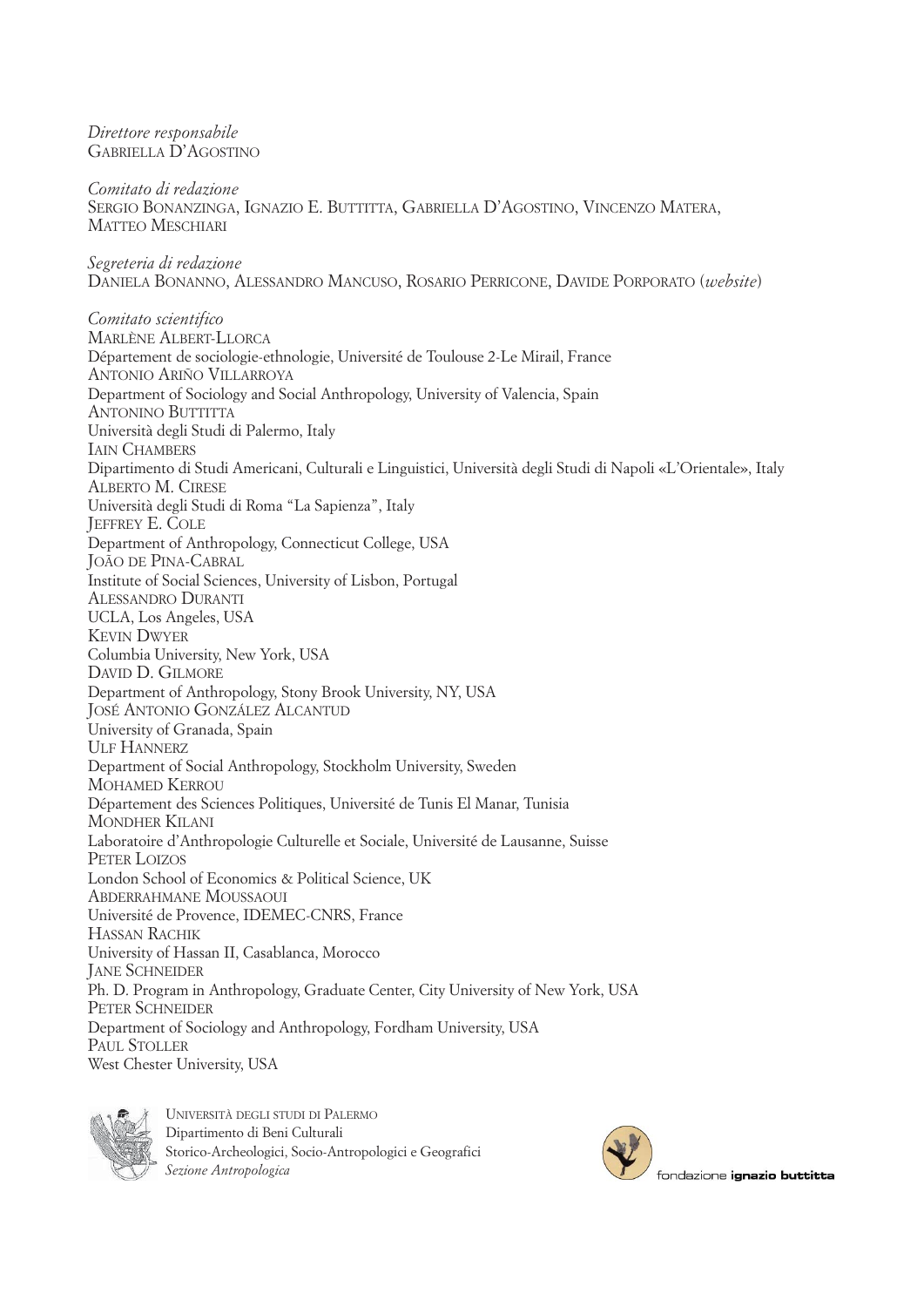# ARCHIVIO ANTROPOLOGICO MEDITERRANEO on line

# ANNO XII/XIII (2009-2010), N. 12 (2)

SEMESTRALE DI SCIENZE UMANE ISSN 2038-3215

Università degli Studi di Palermo Dipartimento di Beni Culturali, Storico-Archeologici, Socio-Antropologici e Geografici Sezione Antropologica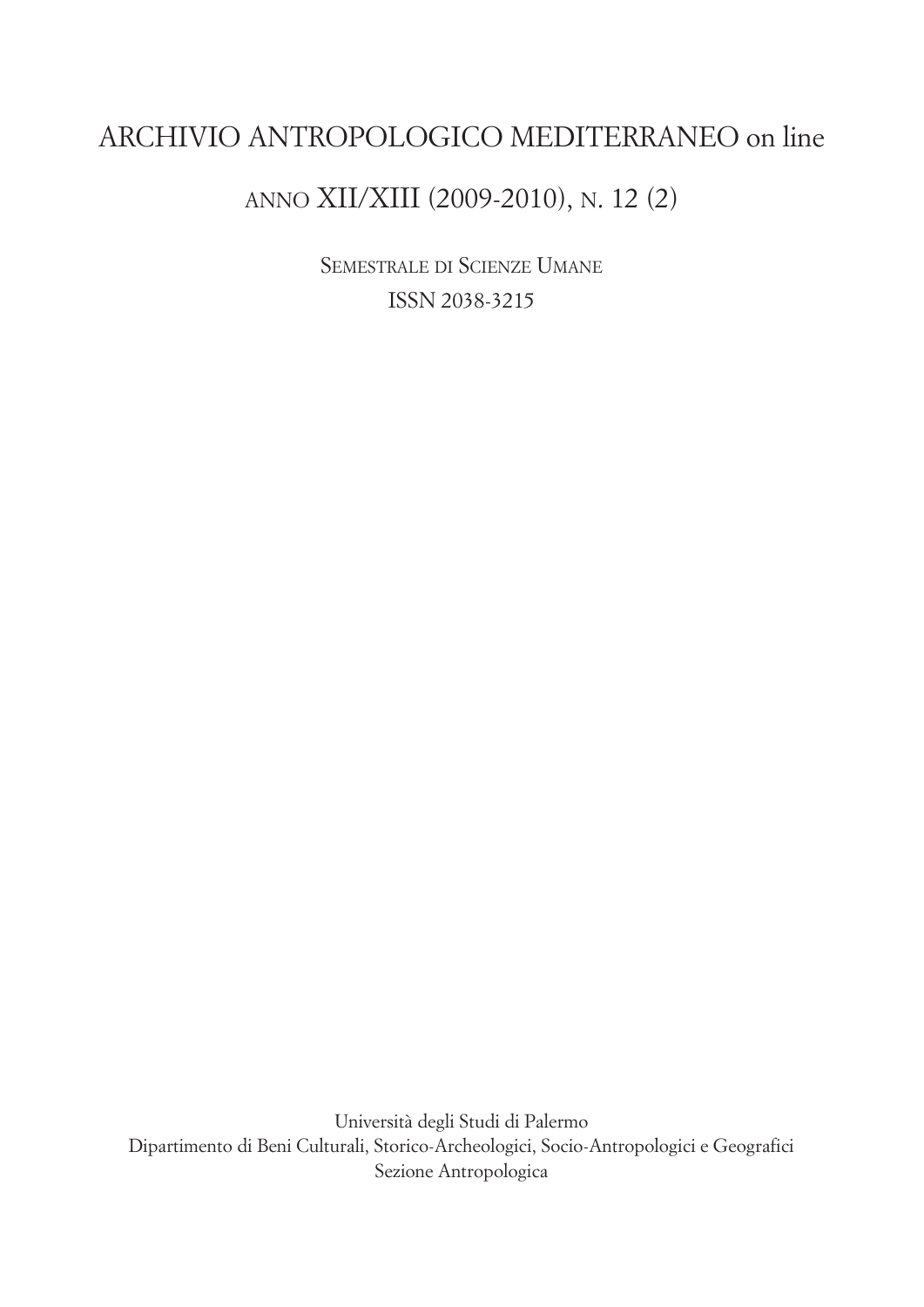**Indice**

# **Ragionare**

**5** Hassan Rachik, *Moroccan Islam? On Geertz's Generalization*

**15** Elisabetta Grande, *Hegemonic Human Rights: the Case of Female Circumcision*

**33** Antonino Cusumano, *Pane al pane e vino al vino*

**43** Nicola Cusumano, *Turisti a Sparta*

# **Ricercare**

**53** David D. Gilmore, *Peasant and Others in Rural Spain. The Relevance of Models*

**65** Eugene N. Cohen, *Sensible Men and Serious Women*

**81** Alessandro Mancuso, *Concezioni dei luoghi e figure dell'alterità: il mare tra i Wayuu*

**Documentare**

**105** Marlène Albert-Llorca, *Memoria y olvido de los campos de internamiento de los republicanos españoles en el sur oeste de Francia*

**Leggere - Vedere - Ascoltare**

## **115**

**Abstracts**

**129**

In copertina foto di Antonio Cusimano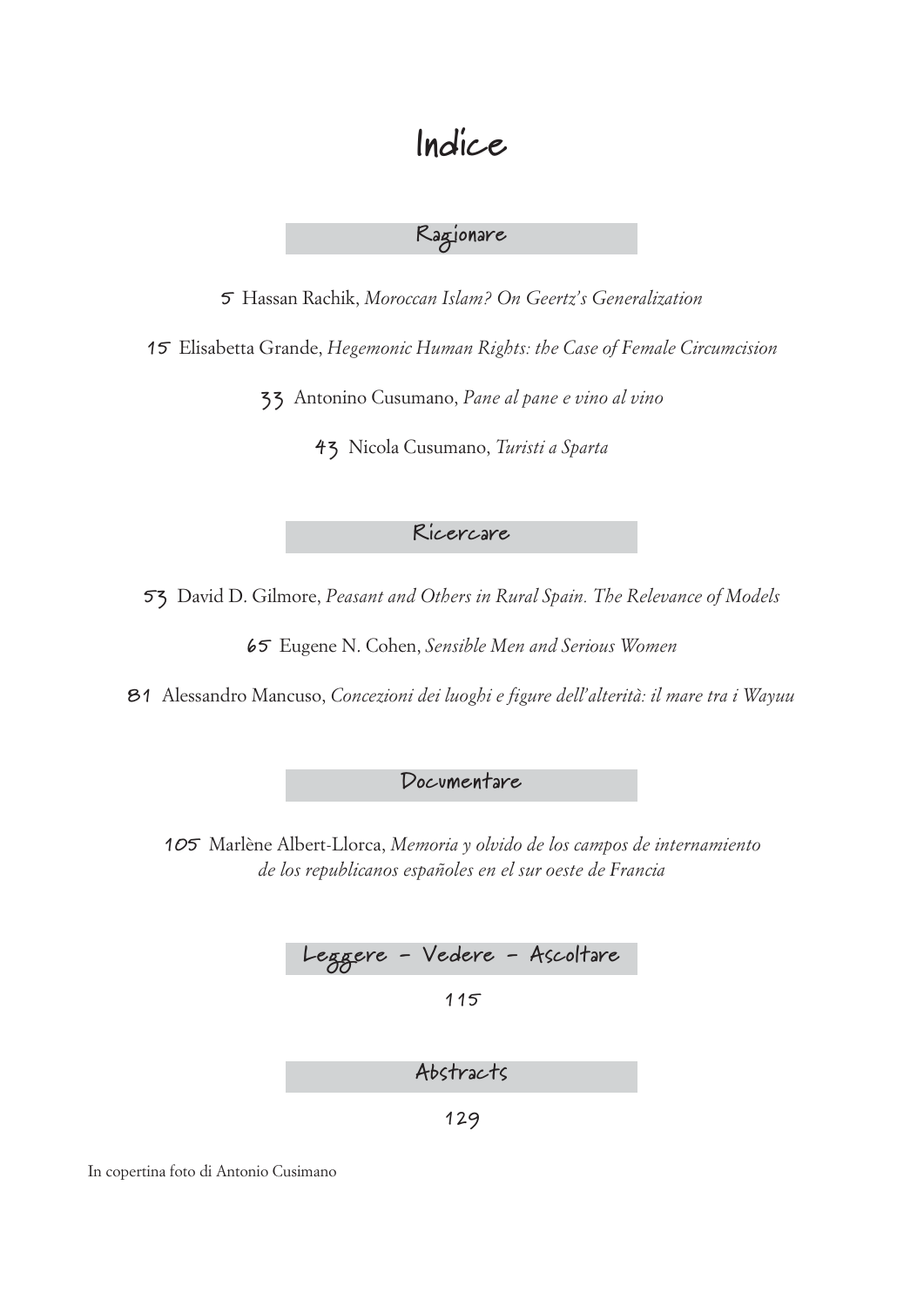Elisabetta Grande

# *Hegemonic Human Rights: the Case of Female Circumcision. A call for taking multiculturalism seriously*\*

# 1. *Introduction*

The issue of female circumcision immediately makes us to plunge into the questions of cultural differences and the challenges that a multicultural word is daily confronted with.

Female circumcision is usually discussed in the framework of extreme human rights violations victimizing non western women. Yet, many contend that the very notion of human rights is a western concept<sup>1</sup> and that the U.N. Declaration of human rights is the expression of its predominantly western constituency<sup>2</sup>. These and similar approaches see the human rights discourse as part of a Western discourse or even a Western hegemonic discourse, affected by what Edward Said called "positional superiority"<sup>3</sup>.

The issue of female circumcision (hereinafter F.C.) shows in action the robustness of Said's critique. It is a powerful example of the double standard that affects much of the internationally dominant human rights discourse, whose proponents advocate the eradication of these practices. It also suggests the importance of conducting any work related to human rights from both the perspectives of "we" and the "others", "insiders" and "outsiders", "Westerners" and "non-Westerners", "helpers" and "helped", in a word from a broad comparative law perspective, in order to avoid ethnocentrism and cherish respect for difference<sup>4</sup>. A genuinely universal approach to human rights work requires a communication among cultures that can only be achieved following the lesson taught by both anthropologists and comparative law scholars: "participant observation"<sup>5</sup> or "cultural immersion"6 are the keys for understanding and communicating. In this paper I claim that the international approach against F.C. has not engaged

in a «dialogical dialogue»7 , i.e. a dialogue among cultures that gives "them" and "us" a third eye, making possible a critical understanding of each one's attitudes, beliefs and practices; a dialogue that requires us to "look in the mirror from the start"8. Only a serious and comprehensive approach towards all modifications of sexual organs, African and Western, "theirs" as well as "ours", using a single, not a double, standard to evaluate all body modifications related to human sexual apparatus, will make the human rights discourse on sexual organs' modifications or mutilations (whatever we want to call them) less imperialistic, more effective and less assimilating. A more inclusive notion of human rights, a notion that includes "us" – the Westerners – as well as "them" – the "Others" –, serves, indeed, to reduce hypocrisy and gives credibility to the human rights spirit<sup>9</sup>.

Because of the current ethnocentric nature of human rights discourse, Western observers generally use a double standard in the evaluation of the various practices that modify the sexual apparatus. In this paper, I use the legal attitude of Italy and the United States towards these kinds of sexual "cutting" to show the importance of a more inclusive and self-mirroring perspective to sexual modifications. I will expose the double standard used in three different sexual organ modification practices, not only F.C. but also male circumcision (M.C.) and breast augmentation (B.A.). Similar legal reactions based on double standards are found everywhere in the western world.

This comparative work should offer the opportunity to reflect on the grounds we use to justify the different treatment reserved to F.C. when compared to other modifying practices concerning sexual organs. What makes F.C. a human rights'

**Ragionare**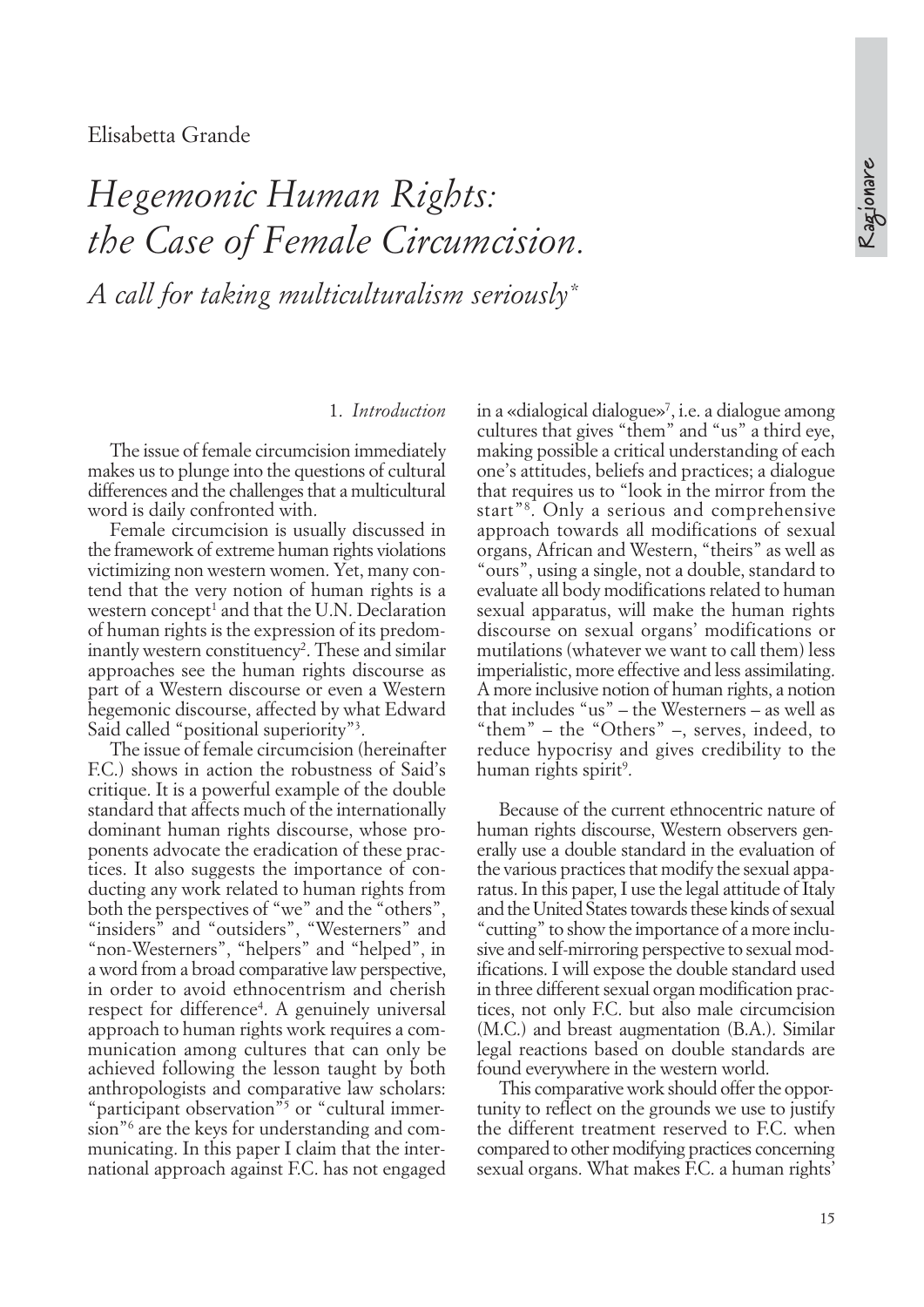violation while M.C. and B.A. are considered acceptable and even respectable cultural practices? Trying to find the reason for singling-out F.C. as a human rights' violation, I will briefly address a number of issues, including health concerns, patient's consent (choice), sexual fulfillment limitation, and beauty-femininity requirements in different cultures. Comparing the different practices from these points of view, will allow me to argue for the abandonment of the positional superiority that affects Westerners in their approach to sexual organ modifications and advocate the adoption of a single standard in the ethical and legal evaluation of "cutting" practices.

Only an integrative approach towards the plurality of cultures and practices, it is suggested, will allow us to take multiculturalism seriously.

### 2. *Some comparative data*

In describing the reactions that the Italian and the U.S. legal systems have to three different practices that in various ways end up in modifying human sexual organs, let me consider the following three cases:

- 1. In Italy and the U.S., M.C. is performed, for no therapeutic reason, in public or private hospitals right after the baby is born (in the second mentioned country to the extent of at least  $60\%$  of the newborn male population)<sup>10</sup> and it is a practice that the law fully accepts. M.C., as everyone knows, consists of removing the foreskin or prepuce, the natural sheath of skin that covers the penis. In the same two countries, however, F.C., even the less extreme of its forms, the so called *Sunnah* circumcision, is outlawed and criminally sanctioned<sup>11</sup>. *Sunnah* circumcision, as very few would know, in its mildest expression is a largely symbolic circumcision that entails a small cut in the prepuce (the hood above a girl's clitoris). It removes no tissue and leaves only a small scar. It is far less invasive than M.C. Nevertheless, proposals by doctors at medical centers in both countries that sought to perform this light form of F.C. at parents' request (or even with the girl's informed consent) have produced a major uproar of the anti-F.C. movements and have been deemed unacceptable by the law itself<sup>12</sup>.
- 2. In Italy and in the U.S., B.A. surgery is a sexual organ modifying practice generously allowed by the legal system even on minors,

who by giving consent can have their breasts augmented as long as they give consent together with but one of their parents. In the same two countries F.C., no matter how mild, performed on a minor is punished as a serious crime. Minors' and their parents' consent is no excuse, nor is their belief that the operation is required as a matter of custom, ritual, or religion. In Italy, the minor age of the recipient of F.C., no matter how strongly she consents, is an aggravating factor that increases the sentence to be imposed on perpetrators and their accomplices.

3. Finally, in Italy and in some U.S. States, but not at the Federal level (thanks to African immigrant women activists that strongly opposed a situation in which adult immigrant women would have been treated as legal minors), an adult woman, i.e. a woman over 18, cannot validly consent to F.C. surgery although she can consent to have her breast augmented.

A similar legal framework is nowadays found everywhere in the Western world, and it already started its spreading march, as a token paid to civilization, in African legal systems as well. F.C. in fact, became the object of a massive attack at the international level since 1979, when the WHO (World Health Organization) sponsored the first Seminar on Harmful Traditional Practices Affecting the Health of Women and Children, in Karthoum, Sudan. The efforts in eliminating F.C. ("eradication" is the term employed) earned the support of the international community and F.C. was later framed as a human rights violation and addressed as such in many international settings. As a result many countries, Western as well as African, passed criminal laws specifically addressing F.C. within the mentioned framework $13$ .

Yet, despite this "common core of civilized nations" the question remains: why is F.C. treated differently than other "cutting" practices? What makes only F.C. a human rights violation? On what grounds (other than cultural bias) can we justify the singling-out of F.C. among the different sexual organ modifying procedures practiced in the world?

## 3. *Health concerns and the double standard*

The first answer that comes to the mind of an unbiased observer relates to health concerns.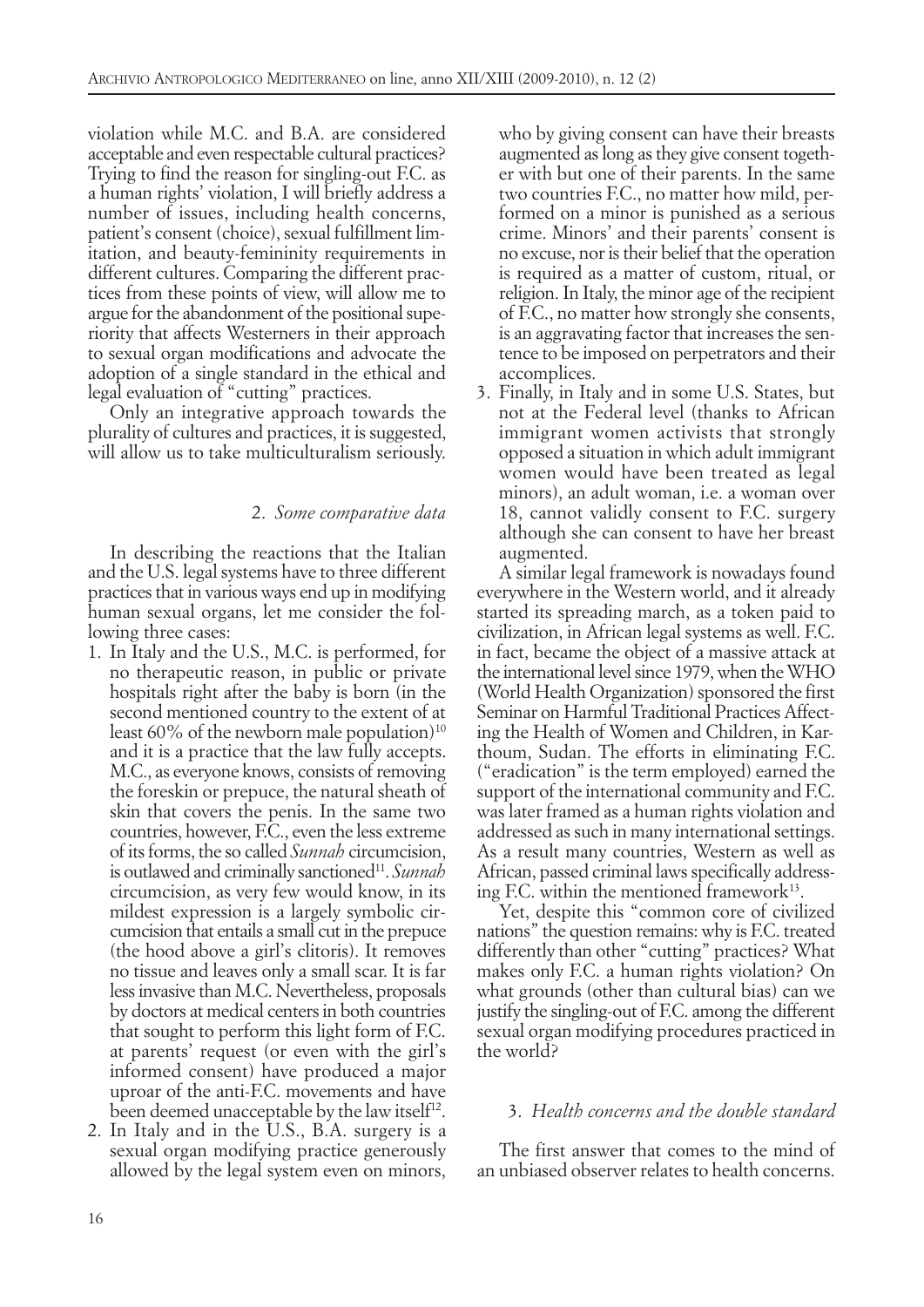Does F.C. raises more serious health concerns than M.C. or B.A. procedures? It is difficult to answer this question without paying attention to the large variety of practices that the term F.C. involves. According to the WHO's classification, F.C. ranges from the very mild form of *Sunnah*, to the most radical practice of infibulation (also known as Pharaonic circumcision). According to the same source, however, the latter practice – which involves the complete removal of the clitoris, labia minora, and part or all of the labia majora, then suturing to narrow the vaginal introitus – accounts for only 15% of all F.C.. *Sunnah* circumcision, in its various forms (total or partial removal of the prepuce), excision (that involves excision of the prepuce with excision of part or all of the clitoris) – and clitoridectomy (excision of the prepuce and clitoris together with partial or total excision of the labia minora) account for the rest of the female circumcisions that are practiced in Africa (in 28 countries), as well as in some Middle East countries (including the Oman, Yemen, the United Arab Emirates) and some Asian countries (including Indonesia, Malaysia, Sri Lanka, and India – where a small Muslim sect, the Daudi Bohra, practice clitoridectomy).

Acknowledging that it is with a great approximation that we can address F.C. as a unitary category, it seems that many forms of F.C., with the exception of infibulation, if performed in the same non-septic, safe and hygienic setting of a good hospital, would not entail greater health risks in terms of short-term and long-term complications than M.C. or B.A.14. Surgery routinely performed in our countries in case of congenital adrenal hyperplasia, i.e. clitoridectomy for those newborns who have been labeled "intersex babies" – while incidentally raising the question regarding why we can blamelessly satisfy our social sexual taxonomy by a genital organ removal –, can prove at least the medical point<sup>15</sup>.

To be sure, health concerns today are serious in Africa in connection with F.C. (even if we don't know exactly how serious they are, due to the lack of data on the incidence of medical complications)16. Yet this is so because they are performed in unsafe, septic settings, with no appropriate instruments and techniques. Lack of hospitals in Africa and lack of medicalization of African practices, are indeed accountable for the discrepancies in terms of health risks among the different cutting practices. The big cleavage

therefore, insofar as health risks are concerned, is not between F.C. on one side and M.C. and B.A. on the other, but between the South and the North of the World, i.e. between F.C. and M.C. on one side and B.A. on the other<sup>17</sup>.

If this is so, then why has the WHO and the international community tenaciously resisted any attempt to medicalize even the milder forms of F.C., in light of the obvious consequence of enhancing the adverse effects of F.C. on African girls' and women's health<sup>18</sup>? A total ban on the performance of F.C. in public hospitals coupled with criminalization, results only in driving the practice underground, to the unsafe and unhygienic conditions of the traditional procedures. It moreover prevents parents from bringing their damaged daughters to a medical installation when things go wrong after a badly managed circumcision for fear of criminal sanctions.

Justifications for the desire to eradicate rather than medicalize F.C. practices seem therefore to go beyond, and at times even to disregard, health concerns. Other and more politically compelling reasons for banning F.C. than health worries need then to be detected, in order to explain why just F.C. and not also M.C. or B.A. is framed as a human rights violation.

## 4. *Sexual pleasure and control*

Anika Rahman and Nahid Toubia's words in their work on female genital mutilation, are extremely illuminating:

Because the complications associated with FC/FGM can have devastating effects upon a woman's physical and emotional health, this procedure can be viewed as an infringement of the right to health. *But even in the absence of such complications*, FC compromises the right to health. Where FC/FGM results in the removal of bodily tissue necessary for the enjoyment of a satisfying and safe sex life, a woman's right to the 'highest attainable standard of physical and mental health' has been compromised (Rahman, Toubia 2000: 27) (emphasis mine).

Health concerns are here of a different nature than the one related to death, pain, physical suffering, discomfort and so forth. They relate to a specific issue: that of the sexual fulfillment limitation, purported to be entailed by F.C. practices. Through the book the concept is clarified.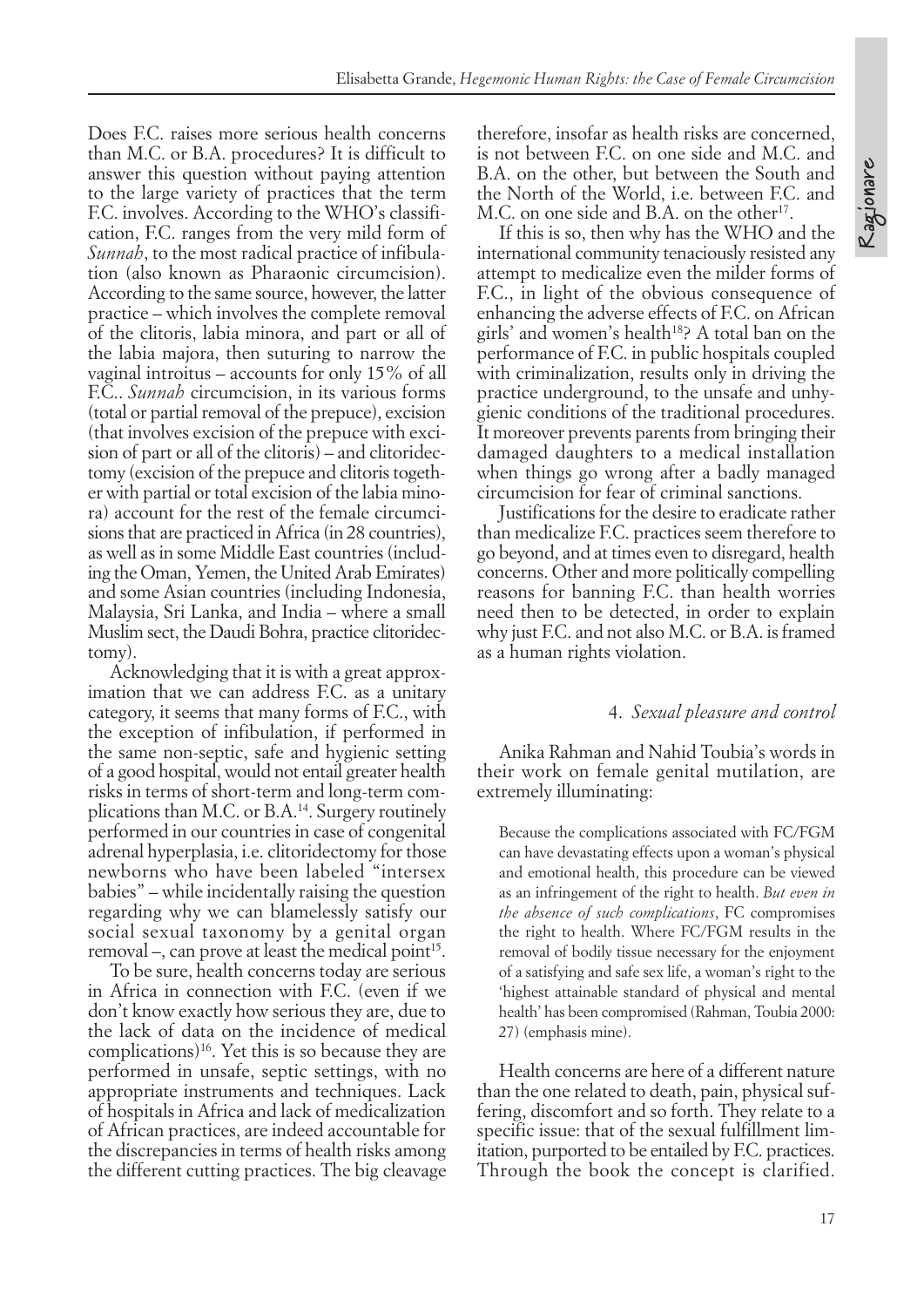According to the two authors, «FGM is 'intended' to reduce women's sexual desire, thus promoting women's virginity and protecting marital fidelity, in the interest of male sexuality» (*Ibidem*: 6) (emphasis mine). A few pages earlier they express the same idea by saying that various forms of F.C. are «cultural practices that discriminate against women and that are 'meant to control their sexuality'» (*Ibidem*: Preface, XIV) (emphasis mine). Similar reasons to single out F.C. as a human rights violation are almost everywhere given in the human rights literature and clearly emerge from the WHO's perspective, according to which F.C. can be viewed not only as a health risk but also as a violation of women's rights<sup>19</sup>.

What makes F.C., addressed as a unified concept, a human rights violation seems therefore to be its understanding as a patriarchal practice meant to limit women's sexual fulfillment for the men's sake of controlling women's sexuality. This is why, according to the usual perspective in the international community, F.C. violates women's rights and why, even in the absence of health complications, the human rights community calls for its eradication.

### 5. *A Western Selective Explanation of the Circumcision Rite*

In an essay on F.C., Obioma Nnaemeka wrote: «Ultimately, the circumcision debate is about the construction of the African woman as the 'Other'» (Nnaemeka 2001: 179).

Invention and construction of the "Other" play, indeed, a very important role here. Studying the "Other" has been for more than a century the task of both comparative law scholars and anthropologists. In so doing, they learned how crucial it is for the seriousness of the endeavor to understand the "Other" from the inside. To abandon, as much as possible, your own theoretical lenses, your own mental categories, in order to gain the point of view of the "Other", has proven to be indispensable to prevent the distortion of the image you get and ultimately to prevent the construction of the "Other" for your own sake. "Cultural immersion" is the name that comparativist Vivian Curran gives to this working method today; half a century before anthropologist Malinowski referred to it as "participant observation"20.

In its address of the issue of F.C., however, the international human rights community doesn't seem to have profited from this lesson. The result is a highly distorted image of African peoples lives and attitudes, together with the banalization and decontextualization of their practices, that ultimately determine a lack of critical understanding of our practices as well. A more holistic approach is thus required.

F.C. as well as M.C. need to be understood in connection with a group-centered socio-legal structure as opposed to the state-centered one. One needs to consider, in fact, that in Africa the modern state, both colonial and post-colonial, has been unable to defeat the social organization based on groups as well as their normative systems. The strong vitality of traditional groupbased rules and the need for each group's legal system, constantly competing with other normative systems (other groups or the state), to asserts itself as an autonomous ruling power, explain the existence of cultural group-imposed rules that tend to define who belongs to the group and who does not. By enforcing these rules upon its members, the group gains acceptance and legitimacy as an autonomous center in front of the state or others group systems.

F.C. and M.C. thus exist and find a rationale in the cultural group-based rules that define gender identity. Who can be considered a man or a woman in a given group, hence who belongs to it, and ultimately, in the absence of a principle of territoriality governing the application of the law, to whom will the rules of the group be applied, are the issues addressed through male and female circumcision in Africa. Gender in fact is not a given, is a socially constructed concept: this is so everywhere and very much so in all African traditional societies. There, as a common trait, circumcision, both male and female, serves the purpose of marking the divergence of sexes: by removing the clitoris (sometimes the labia too, sometimes only its hood) – viewed as the male part of a woman's body – or the prepuce – viewed as the female part of a man's body – circumcision removes the original and natural hermaphroditism of the human being, thus marking the passage to gender identity<sup>21</sup>. Women and men cannot be such but for the circumcision rite, that of course takes different forms and different expressions in each different group. Moreover, to add robustness to explanations based on a common function one should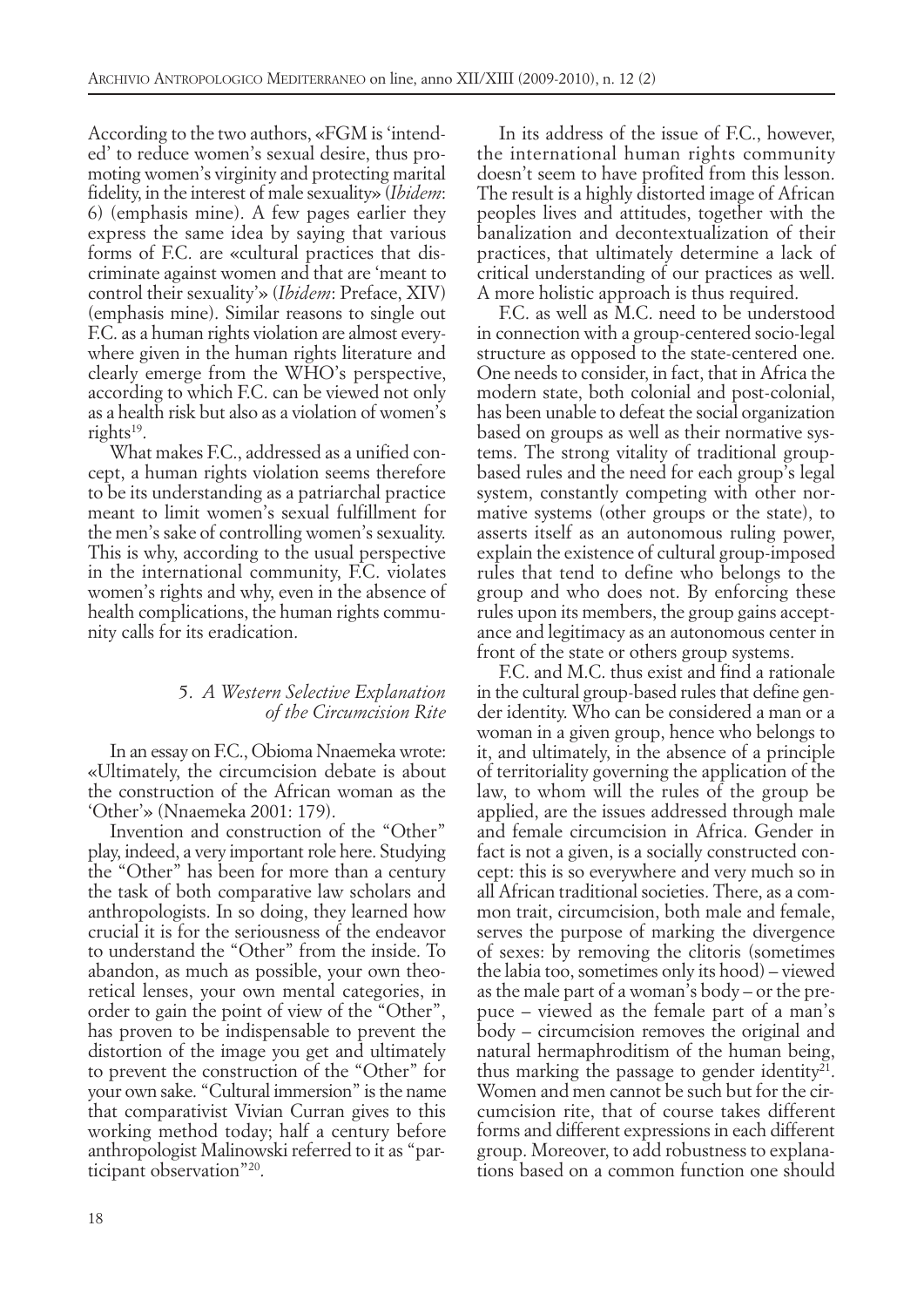give appropriate weight to the fact that all societies performing female circumcision also perform male circumcision $^{22}$ .

In traditional societies, structured on groups and sub-groups, circumcision also plays a very important role in the sub-group formation and in the development of all the generational bonds (both vertical and horizontal), that are at the root of the social organization. Age groups of boys, who share the same circumcision experience, internalize a strong sense of solidarity; as a group, they perform a variety of social and even legal functions<sup>23</sup>. Similarly, F.C. strengthens in various ways the bonds among women of the same or of different generations and becomes an important source of group solidarity, mutual aid, exchange and companionship, that in turn is the primary and most important form of resistance against male dominance<sup>24</sup>. The social bonds among women are intragenerationally strengthened, when same age women share – as a sub-group – the same emotional and educational experience of F.C. This bond is especially strong when girls of the same age experience a period of seclusion from the rest of the group, as part of the circumcision ritual ceremony. Bonds are intergenerationally strengthened between mother and daughter, grand-ma and grand-daughter, through their common emotional participation in the circumcision ritual. A ritual, too often forgotten in the outsider's view, that is strictly controlled and performed by women. What goes on during a circumcision ritual is in fact much more than female circumcision: it is the expression and neutralization of intergenerational conflicts and antagonisms, but also the dissemination of women's culture from one generation to another<sup>25</sup>.

Female as well as male circumcision practices in Africa are therefore strictly related to a gender construction enterprise, they are imposed by a gender-identity cultural rule, that defines the standard for femininity and masculinity and that in turn is rooted in the legitimization and organizational needs of the group as a socio-legal structure.

However, ex post representations of this function, i.e. narratives about F.C. and M.C. that justify them, are various and different from place to place. For female circumcision they go from the belief that the clitoris is poisonous, and will kill a man if it comes in contact with his penis during intercourse, like among the Bambara of Mali<sup>26</sup>, or that it is an aggressive organ and that,

should the baby's head touch it during delivery, such a baby will die or develop a hydrocephalic head, like among some Nigerian people<sup>27</sup>. The Mandingo, like many other populations, believe that circumcision enhances fertility<sup>28</sup>; in rural areas of Western Sudan female circumcision is believed to cure a "worm disease"29; the Tagouana of the Ivory Coast believe that a non-excised woman cannot conceive. It is often argued that female circumcision maintains good health in women<sup>30</sup> and it is widely believed by women «that these genital alterations improve their bodies and make them more beautiful, more feminine, more civilized, more honorable» and the removal of the clitoris is positively associated with the «attainment of full female identity» (Shweder 2000: par. 30). Female genitalia, in its natural state, is seen as ugly (as much of course as male genitalia before circumcision) and the clitoris, revolting. Cleanliness and hygiene feature consistently as justification for F.C., because the clitoris is seen as the source of bad odors and secretions. In many societies, an important reason given for F.C. is the belief that it reduces a woman's desire for sex, therefore reducing the chance of sex outside marriage.

Why, among all these various ex post explanations given for F.C., do we, Westerners, in order to describe, explain and attack it, pick just the last one? It obviously seems to us a more plausible explanation compared to the others; it also matches with the reason that made us clitoridectomize our women until as late as the first half of last century, when erotomania was supposedly cured by it. Yet, we never seriously addressed the following questions: isn't this nothing but a mere narrative, an ex post explanation, no more and no less realistic than all the others? Does clitoris removal really impair a woman's sexual fulfillment? Does it really reduce her sexual desire? Clinical studies on women's enjoyment of sex suggest that: WE DON'T KNOW. To be sure, the importance of the clitoris in experiencing sexual pleasure has been conclusively demonstrated. What we don't know, however, is to what extent the clitoris is necessary to sexual fulfillment and to what extent compensatory processes, of physiological and psychological origin, take place when the clitoris is removed. What we do know is that human sexuality is very complex, that anatomically there are many erotically sensitive parts in the woman's body, and that anatomy is only but one part of the human sexuality, because

**Ragionare**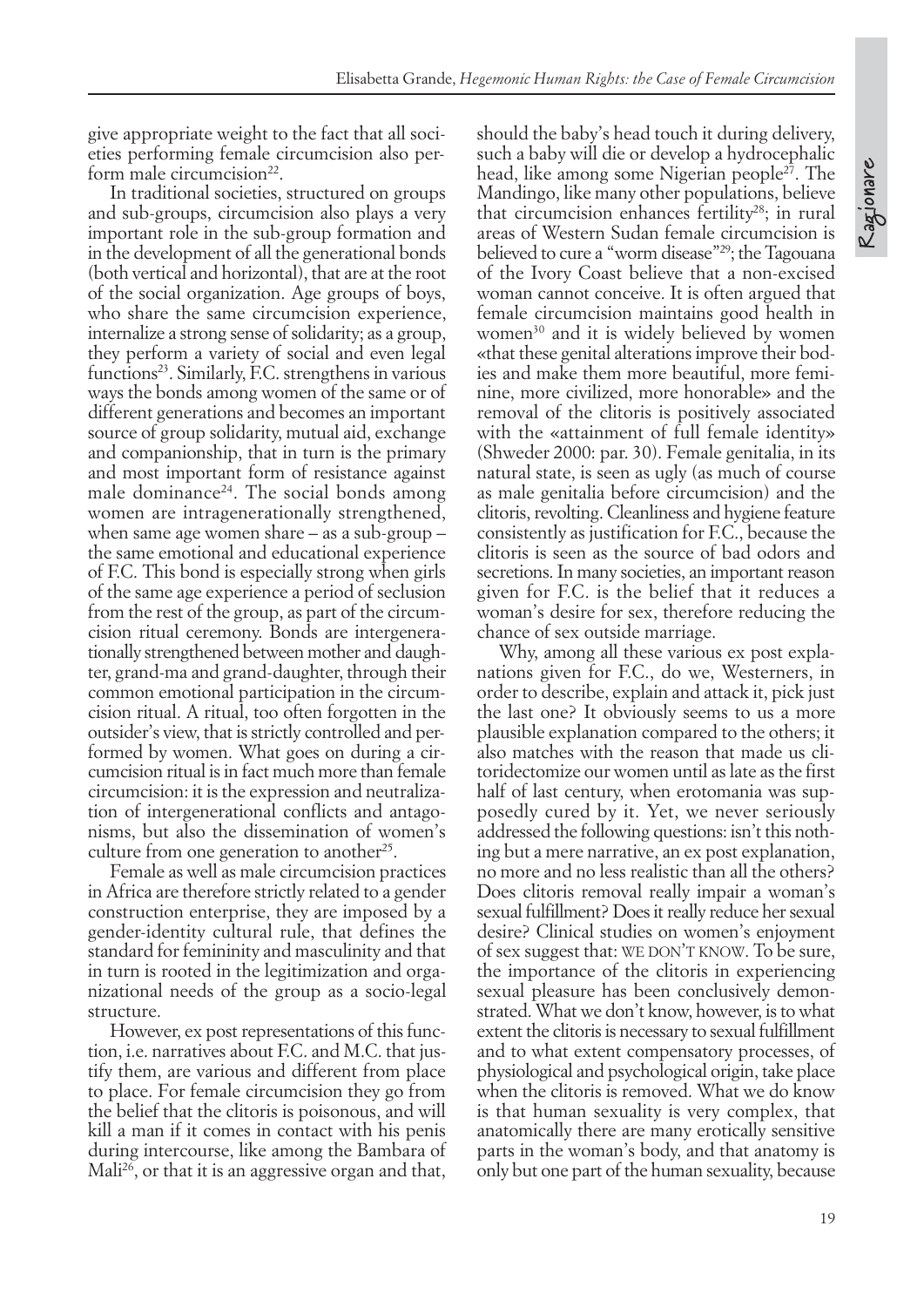psychological and sociological aspects also play a very important role. While the correlation between female circumcision and 'lack' of sexual satisfaction has been seriously put under attack by numerous studies proving that circumcised women do experience orgasms (and according to some studies even with greater frequency than the uncircumcised)<sup>31</sup>, some of them – working on circumcised woman – show that brain phenomena appear to be more important in producing or preventing orgasm, than such mechanical questions as exactly what anatomical structures are stimulated or how they are stimulated  $32$ . Other studies reach the conclusion that while the clitoris tends to be reported as the most erotically sensitive organ in uncircumcised females, other sensitive parts of the body, such as the labia minora, the breasts, and the lips, are found to take over this erotic function in clitoridectomized females<sup>33</sup>. It is worth noticing moreover that it has been recently pointed out that in all the various forms of female circumcision, when an external part of the clitoris is excised, an internal and more conspicuous portion of it (approximately 4/5 of the entire clitoris) remains undamaged, leaving room for sensitivity<sup>34</sup>. It seems therefore far from established that (external) clitoris removal necessarily reduces a woman's desire for sex<sup>35</sup> or entails a sexual fulfillment limitation, since sexual satisfaction seems always to be the result of physiological, psychological and sociological determinants<sup>36</sup>. Experiencing the feeling of being socially integrated, of being beautiful according to the standards of the living community, or of having met the femininity requirements of your own society seems very important, often even more important, for sexual fulfillment than having the anatomical structure intact<sup>37</sup>.

Nor – apart from the most radical practice of infibulation, through which pre-marital virginity actually appears insured – in the majority of the cases, can women's pre-marital purity and marital fidelity really be controlled through circumcision per se<sup>38</sup>. In an openly patriarchal society where women are expected to be faithful, this seems part of the narrative too.

Yet, focusing on the narrative of F.C., more than on its deep roots, shifting the focus from its archeology to its possible – purported as necessary – consequences, from causes to simply possible by products, serves a very important purpose: that of firmly distinguishing their cutting practices from ours.

# 6. *Savage and civilized cutting*

In these countries [that practice excision] men do not deprive themselves of opportunities to satisfy their sexual appetites, and in order to find satisfaction, claim that they require the erotic services of more than one woman. Excision is a destruction of erotic function. Mutilated women can never experience the beauties of this world in all its dimensions or realize all their corporeal abilities. This is precisely the goal of these societies: to transform these women into enslaved beings (Zwang 1997: 71).

Statements like this and like those discussed above are not rare in the literature. However, in over-emphasizing the connection between F.C. and the limitation or even the suppression of women's sexuality in the interest of male sexuality, they appear to arbitrarily reduce the meaning of F.C. to a cruel barbarian ritual, carried out against half of the population in the (short-sighted) interests of the other half (that would end up sexually dealing with frigid women, which in turn means carrying out a biological suicidal policy). They also clearly mark the contrast with M.C. and B.A., producing a feeling of "positional superiority" that distinguishes civilized from barbaric cutting practices.

In this narrow light, M.C. appears to be a substantially different practice than F.C.. And it is so, not because it entails lower health risks than many forms of F.C., but because it doesn't amount to a «castration» as F.C., but to the contrary, it «enhances man's masculinity» (Fainzang 1985: 124) (and the argument is universally and objectively valid for distinguishing any M.C. – Westerner, African or anywhere practiced in the world – from F.C.). Nor does M.C. carry the social message of subordination that is generally associated with F.C.<sup>39</sup>, but on the contrary, «it affirms manhood with its superior social status and associations to virility» (Rahman, Toubia 2000: 5). Interestingly enough these arguments never face the medical fact that male circumcision also entails an anatomical reduction of sexual pleasure.

Moreover, framed as women's rights' violations, i.e. as practices designed to subjugate women, African F.C. also appears ontologically different from Western B.A. To be sure, the difference here does not relate to the sexual fulfillment reduction in anatomical terms: no one would in fact question that B.A. modifies or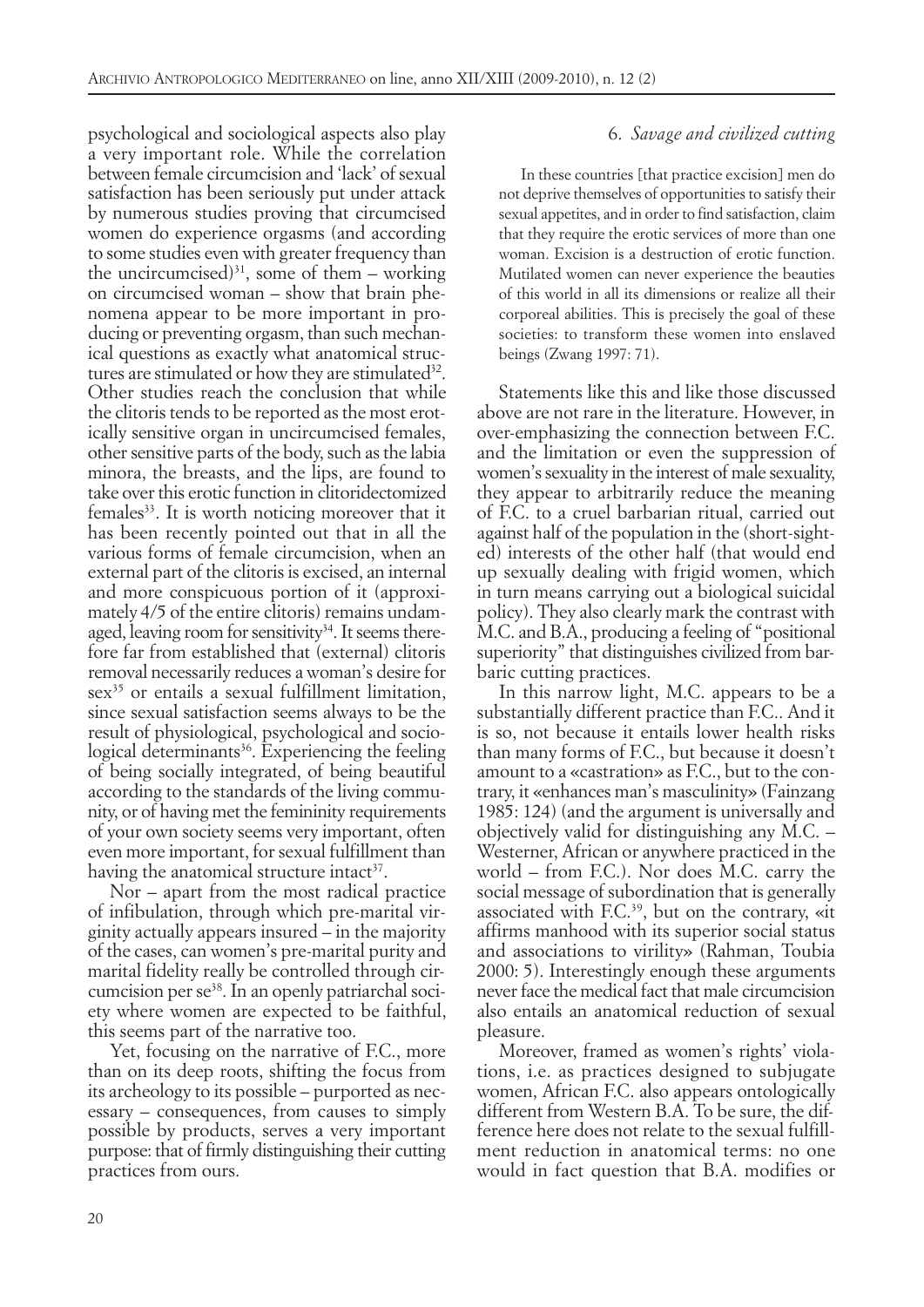often even eliminates breast and breast nipples' sensitivity in women, breasts being an intrinsic part of her sexual organs – indeed a very important one for many women<sup>40</sup>. Nor does the difference between many forms of F.C. and B.A. relate to health concerns. In comparable medical settings, B.A. – which is indeed a quite invasive form of surgery – would probably appear even more dangerous to women's health than most  $F.C.$  practices<sup>41</sup>.

The difference here holds in the illusion of "free choice" that we get from comparing by contrast "our" practice with "theirs". The image of African women as subjugated by men and as oppressed in their sexuality, contrasts so much with the idealized emancipation of Western woman that we immediately perceive our practices as profoundly different from theirs. "Our" consent to our cutting practices is a good one (even if given by a minor dreaming about having big breasts like her favorite actress, or having been told that she has "micromastia", i.e. the serious illness of having small breasts)<sup>42</sup>, because it is not forced upon us, yet it is given because B.A. would "improve the individual's selfimage"43 or increase "women' self-esteem"44. "Their" consent to their cutting practices, on the contrary, cannot possibly be meaningful, because «refusing to undergo FC/FGM may jeopardize a woman's family relations, her social life or her ability to find a spouse» (Rahman, Toubia 2000: 25).

## 7. *The Advantages of Integrative Comparisons*

By putting F.C. seriously in context, we would have reached different comparative conclusions. By avoiding the confusion between F.C. narratives and F.C. function in its political and social context, we could have been able to recognize that all African cutting practices, F.C. as well as M.C., find their purpose in a gender identity rule, deeply rooted in the survival needs of the group as a socio-legal entity45. It is this identity rule that sets up femininity and masculinity standards and that imposes itself on every member of the community and controls them all, males and females alike. Narratives about gender identity rules change according to the cultural context in which the rule is going to be applied. The more the context is openly patriarchal the more the rule is narrated in male chauvinist terms.

Patriarchy however is not responsible for the existence of female cutting practices, only for making a rhetorical use of them. To stress the inseparability between patriarchy and F.C. therefore, prevents us from seeing that F.C. implies more than patriarchy and that its profound reasons, rooted in "gender identity"*,* are not different from those of our own practices.

To be sure, at the origins of all modifying procedures of our sexual organs, we can detect a gender identity culture rule that sets up standards for femininity or masculinity. No matter if they find their roots in the organizational and legitimization's needs of the group (as in Africa) or in the economic needs of the market (as in Europe and America)46 or in the social needs of a modernizing society (as was the case for M.C. in early nineteenth century America) $47$ , in the empowerment needs of the medical profession, or in the identification needs of a religious group, everywhere gender identity cultural rules control people's desires and attitudes towards cutting practices. The reasons why African people go through F.C. or M.C. are not very different from those that push Western women to have their breasts augmented, or make Western men have their penis circumcised. In all these cases, it is the urgency to meet masculinity or femininity requirements, determined outside the individual by the gender identity rule that accounts for his or her (or his / her parents') "choice". From this perspective, African women's consent to their cutting practices is motivated by the same desire to enhance their self-confidence, personal wellbeing and social worth that motivates Western women to have their breasts augmented. It is the feeling of belonging that any-one any-where derives from having met the beauty and femininity (or masculinity) standards of their own society. In both cases, the price for refusing the cutting practice can be high in terms of social exclusion, either self-inflicted or produced by others. And, of course, the greater the social pressure is for undertaking the procedure (as when a medical concept like micromastia is invented in order to convince women to undertake the practice), the higher will be the price of social exclusion in case of refusal<sup>48</sup>.

An observation of African cutting practices profiting from the concept of cultural immersion and requiring "us" to look in the mirror from the start, would allow us to find points of convergence and commonalties more than differ-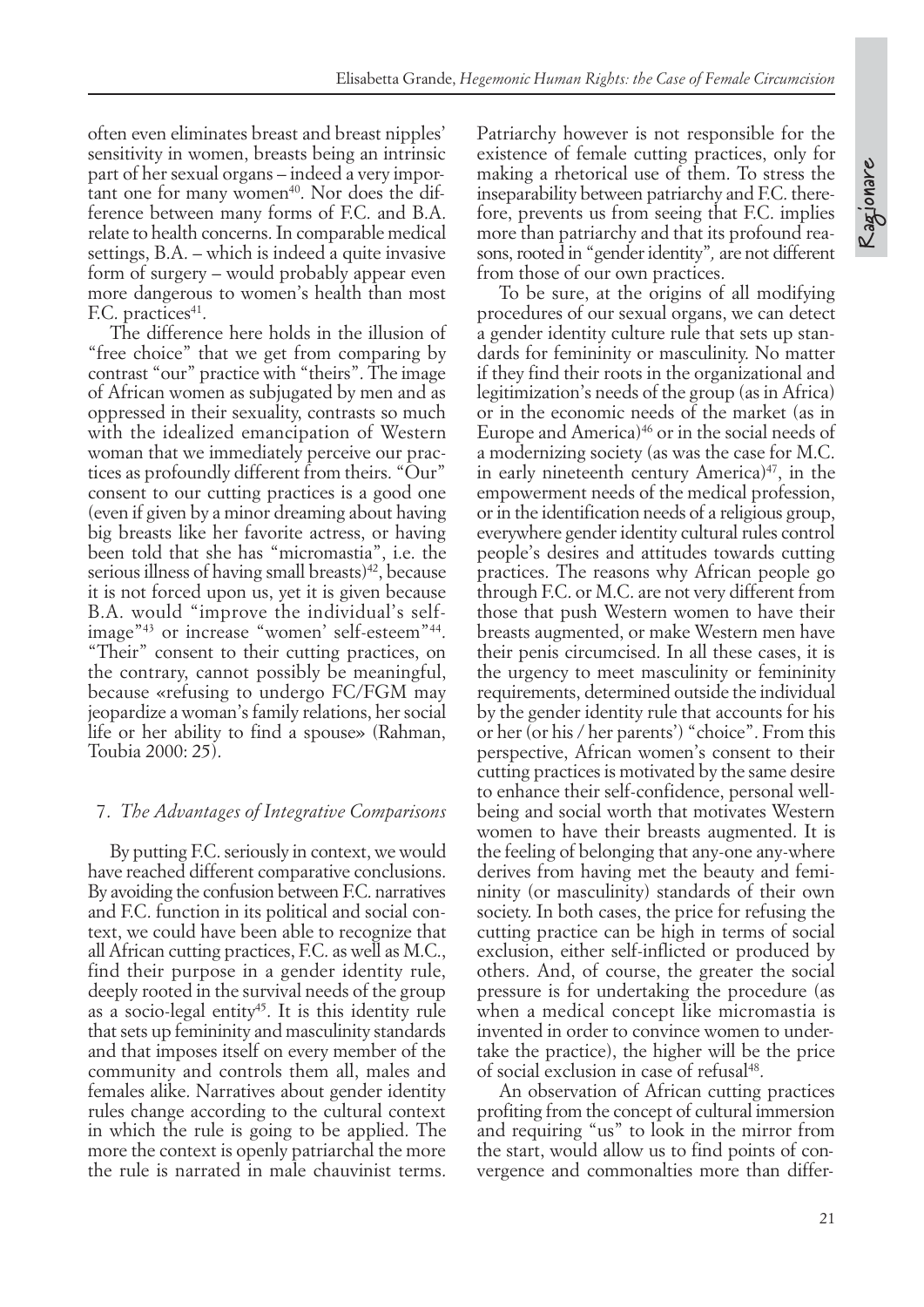ences between "them" and "us". The opportunity to look at ourselves through "their" eyes, would have permitted "us" to gain a critical understanding about "our" practices as well. It would have therefore allowed us to seriously question such concepts as "free choice" when we deal with culture-imposed rules, and also forced us to challenge narratives about our own practices that exclude any control of men over women. «Very few women do it to please a male figure in their lives. When we say that, we are undervaluing a woman's concerns» contends one of the most popular American doctors<sup>49</sup>. To Africans, on the contrary, B.A. would probably appear as «a form of patriarchal colonization of the female mind and body, an unnatural phenomenon» (Nader 1999: 20), just as their practices appear to us. To be sure, every gender identity rule, although rooted in more fundamental social needs, when plunged into a patriarchal system (even if less openly so, as the Western one) gets exploited for oppression!

Moreover, a "cultural immersed" observation of African F.C. practices would have led us to differentiate among their large variety, thus preventing us from essentializing them into the most radical of its forms, thus constructing once again the "savage".

An "integrative comparison" (as R. Schlesinger, one of the fathers of the legal comparison, would call it)<sup>50</sup>, as opposed to a comparison by contrast, finally can lead us to observe strong similarities among the three practices addressed in this paper. In this light M.C., B.A. and many forms of F.C. do not seem very different from each other. They do not seem different from the point of view of the health concerns they pose. All of them carry similar health risks when they are performed in similar settings.

Also, they do not seem very different from the point of view of the sexual fulfillment limitation they produce. All of them involve some reduction of sexual pleasure from an anatomical perspective, even M.C. that, contrary to common belief, entails a loss of the sensory input from the specialized erogenous tissue of the prepuce and a thickness of the surface of the gland that consequently loses sensitivity<sup>51</sup>. How much one procedure as opposed to the other is comparatively more limiting is very difficult to assess. Human sexuality to a great extent has yet to be explored. All what we can safely state is that anatomy is only one part of human

sexuality, because psychological and sociological aspects play a very important role too. Sexual pleasure, moreover, is a very subjective issue and generalization on this matter seems quite improper<sup>52</sup>.

Finally M.C., B.A., and F.C. do not seem very different from each other with regard to the concept of "free choice". In all social settings, gender identity rules do not leave much room for "choice", whatever the dominant narrative says of the West.

# 8. *Conclusions. The call for taking multiculturalism seriously*

Comparison requires comparative consciousness which steers away from comparisons that are only of a dichotomous nature, comparisons that draw on the differences between us and them as evidenced in the Eastern as well as Western discourses. We must also compare to find points of convergence and commonality. Dichotomies tend to stress the unique features of each in which the West not only appears to possess the highest standards of technological apparatus but it also is made to seem as morally and spiritually superior

## warns Laura Nader (Nader 1989: 28).

We should keep in mind her lesson. A perspective of the other that dehumanizes it, exaggerating single aspects of its culture to make it appear in the worst possible light, in short an *orientalist* perspective, while preventing us from gaining a critical perspective on ourselves, breeds resistance in African people and idealization of the inside culture in both parts. Both *orientalism* and its by-product, i.e. *occidentalism*, in this sense operate as controlling processes over people since the image of the other serves the purpose of sheltering domestic culture from internal critique.

African women are subjugated, American and European are emancipated; F.C. serves the purpose of sexually enslaving African women, B.A. gives Westerners the opportunity to please themselves by becoming more feminine; F.C. eliminates sexual desire, B.A. enhances self-confidence and self-esteem… Formalistic human rights discourses tend to impart that lesson, a lesson much resisted by comparativists and anthropologists whose domain is context. Until that lesson has been imparted there is little hope for cross-cultural understanding, for a non-hegemonic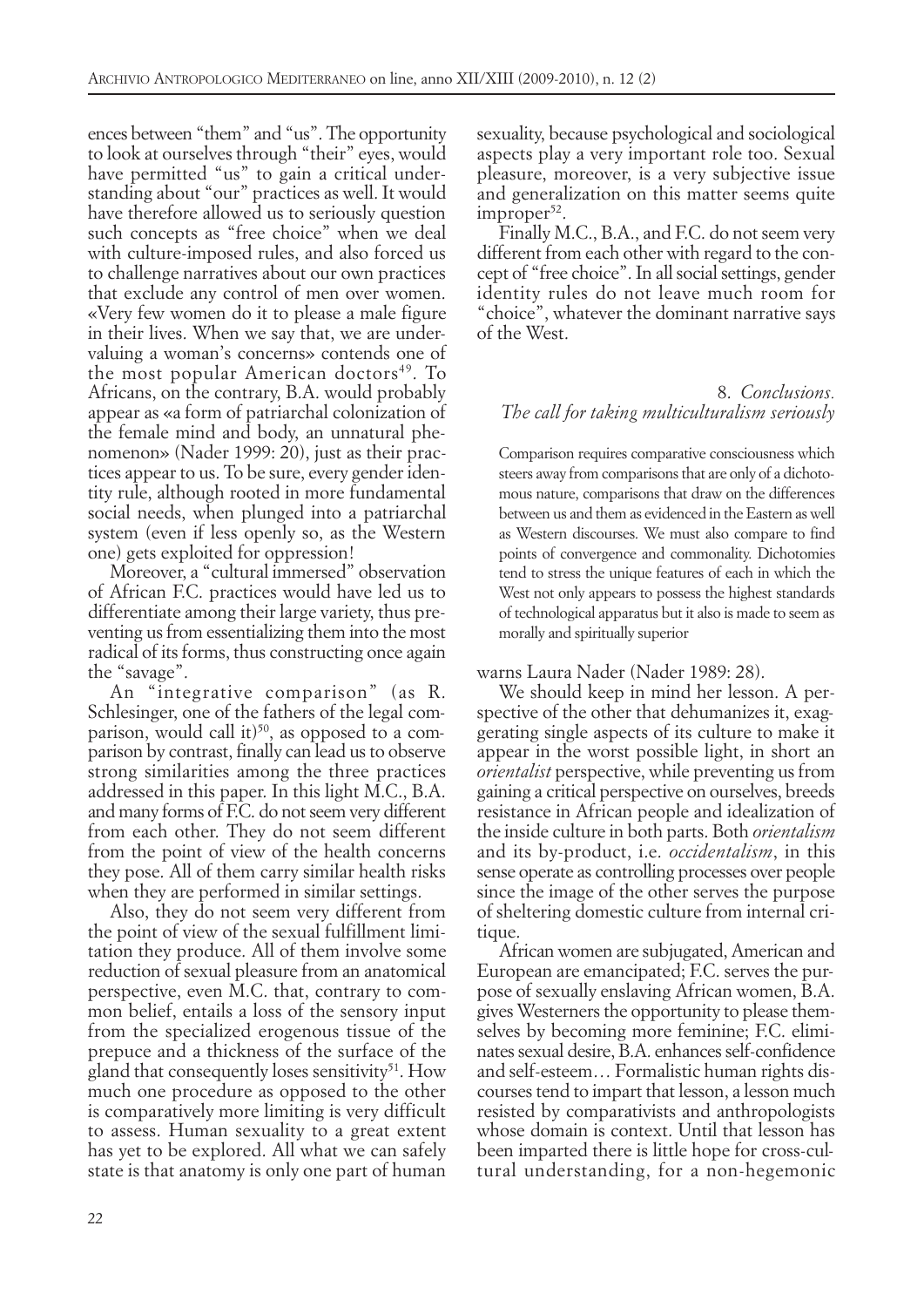approach to the other, and ultimately for the effectiveness of any policy aiming at the liberation from gender-identity culture and politics-imposed rules that make people "mutilate" their sexual organs $53$ .

How we, the Westerners, perceive others' treatment of their women-folk has always been a tool in ranking the level of civilization and development of foreign countries in order to decide whether or not to admit them into the family of civilized nations. A low ranking operated in the past as a justification for colonization, looting, and plunder. Is history repeating itself?

# Notes

\* This is a slightly different version of E. Grande 2004, *Hegemonic Human Rights and Africa Resistance: Female Circumcision in a Broader Comparative Perspective*, published in «Global Jurist Frontiers», vol. 4 [2004], Iss. 2, Art. 3.

<sup>1</sup> See, among others, Panikkar 1982.

<sup>2</sup> See, among others, Nader 1999, particularly par. 3: «Unresolved Issues»; Gambino 2001; Yacoub 2004.

<sup>3</sup> Said 1978.

<sup>4</sup> For a powerful argument in favor of a better understanding of F. C. «by constructing a synoptic account of the inside point of view, from the perspective of those many African women for whom such practices seem both normal and desirable», see Shweder 2000: par. 22. The argument is further expanded in Shweder, Minow, Markus 2002.

<sup>5</sup> As Malinowski 1926 and other anthropologists would say: see for instance Bohannan 1992: 37.

<sup>6</sup> As Vivian Curran (1998) would say.

<sup>7</sup> In the words of Panikkar 1982 and of the school of the "Laboratoire d'Anthropologie Juridique de Paris" (for everybody see: Eberhard 2002. See, moreover, Todorov 1993 and Tamar Pitch 1995: 177ff.

<sup>8</sup> As Nader (1999: 2), would put it.

<sup>9</sup> See Nader 1999: 23.

<sup>10</sup> Warren 1997: 92; Aldeeb Abu-Sahlieh 2001.

 $11$  In January 2006, a new article (art. 583 bis), specifically targeting female circumcision, was included in the Italian criminal code punishing whoever commits it with a 4 to 12 years imprisonment sentence. The United States passed a law in 1996 – which went into effect in April 1997 – that made performing F.C. on a girl under age 18 a felony punishable by fines or up to a 5-year prison term.

<sup>12</sup> For details about the bitter debate that this kind of proposal entailed in both countries and for the tenacious support against the proposals given by the human rights international movement, see, for Italy, the discussion on the Jura Gentium Forum: http://www.juragentium. unifi.it/it/forum/mg/sunna/index.htm; for U.S.A., see: Ostrom 1996a, 1996b, 1996c; see also Rahman, Toubia 2000: 80 ff.

<sup>13</sup> For details on criminal legislation passed world-wide up to year 2000, see Rahman, Toubia 2000: 61ff. and part II: «References». Criminal laws addressing F.C. have generally not recognized circumstances in which a woman is deemed to have capacity to consent to undergoing the procedure. Only Canada, Tanzania and the United States have limited their prohibitions of F.C. to procedures performed upon a person under the age of 18.

<sup>14</sup> Hemorrhage, pain, swelling, inflammation, infection, urinary retention, sepsis, gangrene, shock and death are immediate health risks connected with F.C. as well as M.C.: «In the United States, it is estimated that 229 babies die each year as a result of the complications of the sexual mutilation of routine foreskin amputation. Additionally, 1 in 500 suffer serious complications requiring emergency medical attention» tell us Denniston, Milos 1997, in the preface of their book. The safer and more technologically advanced is the environment in which the practices are performed the lesser is their occurrence. For B.A. short term complications involve hemorrhage, infection, hematoma and all those risks associated with surgery. Long-term complications, i.e. complications that can occur after a successful surgery, seem to be averagely more serious for F.C. (where they include dermoid cysts; keloids, an overgrowth of collagenous scar tissue at the site of the wound; neuromas, benign tumors found in the scarred vulvar tissue that can cause severe pain during intercourse. Serious long-term complications, which incidence is however still unknown, are on the contrary related to the most extreme forms of circumcision, i.e. infibulation and those practices that require extensive suturing of the urethral and vaginal areas. Possible retention of vaginal fluid and blood and possible obstruction of urethral flow put in this case women at risk for chronic infections of the urinary tract and of the reproductive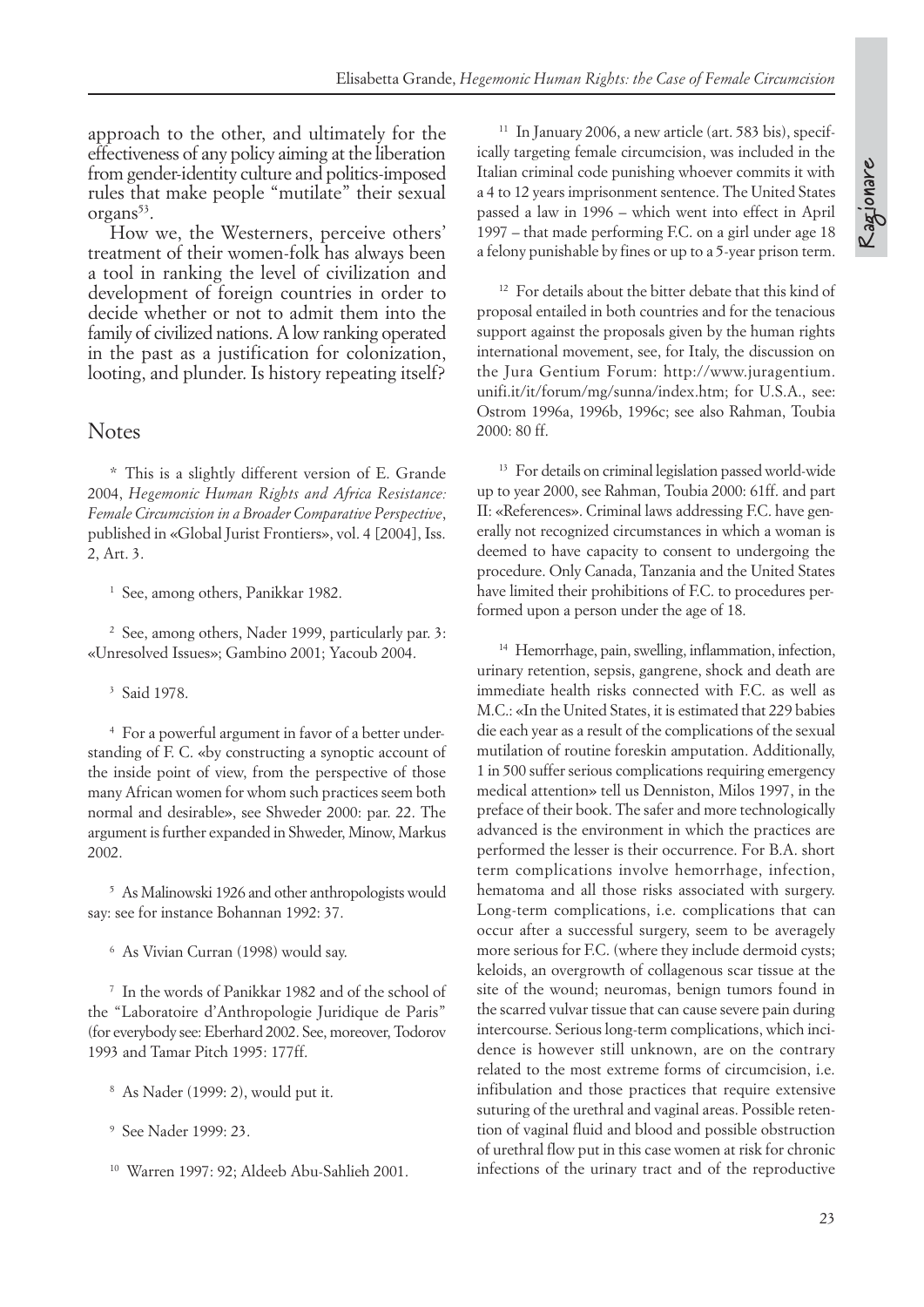tract. Infertility can be a result of that. Pain during first intercourse experiences can also be very severe and women who have undergone infibulation are more at risk for childbirth complications during vaginal delivery than women who have not) than for M.C. (where they include possible formation of a bridge of skin between the circumcision scar and the surface of the glans, that may cause pain and deformity on erection; loss of the protection for the glans and the meatus; possible laceration, bleeding, and pain during intercourse due to the tight, foreshortened often sclerotic skin of the circumcised penis; pain during intercourse due to the partner's lack or minimal vaginal lubrication), but averagely (if we exclude the most radical forms of F.C.) less serious than long-term complications of B.A. For long-term complications of B.A. see *infra*, note 41.

<sup>15</sup> On "intersex babies" and on the routine alteration of their genitalia until very recently performed, see Navarro 2004 and Weil 2006.

<sup>16</sup> In reviewing the existing medical literature on female genital circumcision in Africa, Carla M. Obermeyer, a medical anthropologist and epidemiologist in the department of population and international health at Harvard University, concludes that the claims of the anti-F.C. movement concerning frequency and risk of medical complications following genital surgery in Africa are highly exaggerated and may not match reality. Obermeyer suggests that most of the published literature on the subject does not match minimum scientific standards and that widely publicized medical complications of African genital circumcisions are the exception, not the rule. See Obermeyer 1999 and 2003. Another study (Morison et al. 2001), widely cited as the most systematic, comprehensive and controlled investigation of the health consequences of female circumcision yet to be conducted, found that the supposed morbidities often cited as common problems associated with excision (such as infertility, painful sex, vulval tumors, menstrual problems, incontinence and most endogenous infections) did not distinguish women who had the surgery from whose who did not. «The anti- 'FGM' advocacy literature typically features long lists of short-term and long-term medical complications of circumcision, including blood loss, shock, acute infection, menstrual problems, childbearing difficulties, incontinence, sterility, and death. These lists read like the warning pamphlets that accompany many prescription drugs, which enumerate every claimed negative side effect of the medicine that has ever been reported (no matter how infrequently). They are very scary to read, and they are very misleading», is – on this point – the comment of Shweder 2000: par. 44.

<sup>17</sup> «The number of children who die as a direct result of traditional sexual mutilations is high. The number of children who almost die is higher. In one study of the penile mutilation practice (foreskin amputation in this instance) of the Xhosa tribe of Southern Africa, 9% of the mutilated boys died; 52% lost all or most of their penile shaft skin; 14% developed severe infectious lesions; 10% lost their glans penis; and 5% lost their entire penis. This represents only those boys who made it to the hospital», tell us Denniston and Milos 1997: Preface.

<sup>18</sup> WHO opposed resistance against all kind of medicalization of the practice since the Karthoum Seminar of 1979, striking down a suggestion from the medical participants for a milder form of the practice to be performed under hygienic conditions. NGOs and human rights activists successfully protested against medicalization of the practice to be performed just at a symbolic level not only in Seattle, Washington, and in Italy, but also in the Netherlands: see Rahman, Toubia 2000: 81. In Egypt, feminists and human rights activists protested a 1994 decree issued by the then Minister of Health, Dr Ali Abdel Fattah, that banned the practice of female circumcision outside of public hospitals, required physicians to discourage parents from having their daughters undergo F. C., and allowed the physicians to perform F. C. (that in Egypt do not take the form of infibulation) in hospitals if the parents insisted. The level of international pressure was so high that Egypt, through a complicated institutional dynamic, ultimately ended up yielding to it and criminalized F.C. On this point see: Rahman, Toubia 2000: 142. On the interaction of the international, the national and the local levels in this case, see: Heger Boyle 2002: 2ff and chapter 6, exploring the connections between international pressure and national standing in the international system.

- <sup>19</sup> World Health Organization 1998: 37.
- <sup>20</sup> See *supra* notes 5 and 6.

<sup>21</sup> See, among others: Pasquinelli 2000a, 2000b; Fusaschi 2003.

<sup>22</sup> «Surveying the world, one finds very few cultures, if any, in which genital surgeries are performed on girls and not on boys, although there are many cultures in which they are performed only on boys or on both sexes», says Shweder 2000: par. 40; see also FGM vs. MGM in www.circumstitions.com/FGMvsMGM. html: «FGM is practiced only where MGM is practiced, with one exception (an African tribe that has recently abandoned MGM)».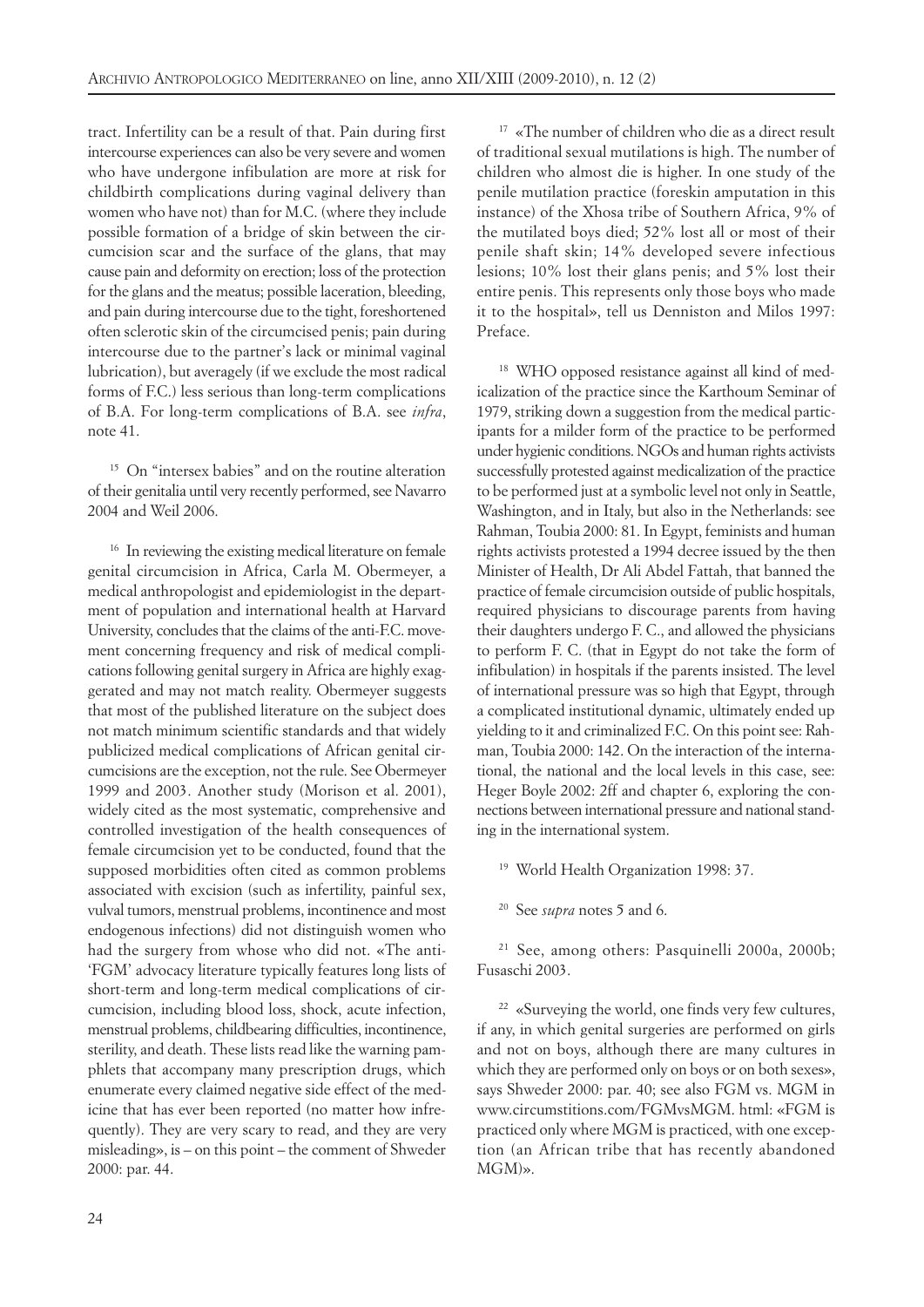<sup>23</sup> The Karis (i.e. all the boys circumcised at the same time) of Bancoumana (a little village 60 kilometers south of Bamako, Mali), for instance, not only have very special duty of solidarity among them (so that they have to take care of all the family or economical problems of each of them) but perform as a group the role of tontigui, i.e. a role similar of that of the prosecutor in our society. See A. Keita, *Au detour des pratiques fonciers à Bancoumana: quelques observations sur le droit malien*, unpublished manuscript. For special legal and social duty performed by the age groups see, among others, Gluckman 1954 or Kenyatta 1938. «The third principle factor in unifying the Gikuyu society is the system of age-grading (*riika*). As we have seen, the *mbari* (i.e. the family group) and the *moherega* (i.e. the clan) system help to form several groups of kinsfolk within the tribe, acting independently; but the system of the age-grading unites and solidifies the whole tribe in all its activities. Almost every year, thousands of Gikuyu boys and girls go through the initiation or circumcision ceremony, and automatically become members of one age-grade (*riika rimwe*), irrespective of *mbari*, *moherega*, or district to which individuals belong. They act as one body in all tribal matters and have a very strong bond of brotherhood and sisterhood among themselves. Thus, in every generation the Gikuyu tribal organisation is stabilised by the activities of the various age-grades, of old and young people who act harmoniously, in the political, social, religious and economic life of the Gikuyu»: Kenyatta 1938: 2. For the many social and legal roles performed by the age-grade groups in the Gikuyu society go through the all book.

<sup>24</sup> On the dramatic importance of women's group solidarity in the struggle for resistance against male dominance, see Nader 1989.

- <sup>25</sup> See Nnaemeka 2001: 180.
- <sup>26</sup> Epelboin and Epelboin 1979: 28.
- <sup>27</sup> Oduntan and Onadeko 1984: 98
- <sup>28</sup> Worsley 1938: 690.
- <sup>29</sup> El Dareer 1982.
- <sup>30</sup> Koso-Thomas 1987: 9.

<sup>31</sup> See the literature reported in Lightfoot-Klein 1989: 82, 91. See also the results of a study conducted in Italy by a team of doctors and psychologists on 137 circumcised women (among whom 84 went through infibulation), confirming the high sexual satisfaction among circumcised

women (90.51% of them claimed indeed to enjoy their sexual life, describing the effects of orgasm as involuntary pleasurable rhythmic contractions of the vagina, pulsations of internal genitals, and the feeling of warmth all over the face and the body): Catania, Baldaro-Verde, Sirigatti, Casale, Abdulcadir 2004. Catania's findings are also interesting in that, in comparison with her Italian group control, infibulated Somali women reported greater frequency of orgasms, as well as higher scores in desire, arousal and sexual satisfaction: Catania et al. 2007 and Catania, Abdulcadir 2005: 174 ff.. Among others, do also argue for the compatibility of F. C. with the enjoyment of sexual relations, Obermeyer 1999; Edgerton 1989: 40 and Ahmadu 2000 and 2007.

<sup>32</sup> See Lightfoot-Klein 1989: 90 ff. and literature herein reported.

<sup>33</sup> Megafu 1983. Different strategies can be, moreover, responsible for a satisfactory sexual intercourse: «According to the women I interviewed, sexual foreplay is complex and requires more than immediate physical touch: emphasis is on learning erotic songs and sexually suggestive dance movements: cooking, feeding and feigned submission, as powerful aphrodisiacs, and the skills of *aural* sex (more than *oral* sex), are said to heighten sexual desire and anticipation» explains F. Ahmadou referring to her study on excision in Sierra Leone, and, she continues: «Orgasms experienced during vaginal intercourse, these female elders say, must be taught and trained, requiring both skill and experience on the part of both partners (male initiation ceremonies used to teach men sexual skills on how to 'hit the spot' in women – emphasizing body movement and rhythm in intercourse, and importantly, verbal innuendoes that titillate a woman's senses)»: Ahmadou 2009: 16.

<sup>34</sup> See Catania et al. 2004: 13 f.

<sup>35</sup> Karim and Ammar (1965) studied circumcised women in Egypt and found that female circumcision did not seem to decrease sexual desire. Megafu's 1983 study of the Nigerian Ibos, also concluded that the sexual urge is not necessarily impaired by removal of the clitoris. On these finding see also Lightfoot-Klein 1989: 41.

<sup>36</sup> In her study on infibulated women from Sudan, carried on with full attention to methodological issues, H. Lightfoot-Klein found that 90% of the 400 interviewed women claimed to regularly achieve or had at some time in their lives achieved orgasm. The majority of the women interviewed claimed to enjoy their sexual life. According to various Sudanese psychiatrist the author spoke to «since an orgasm entails both a cerebral response and physiological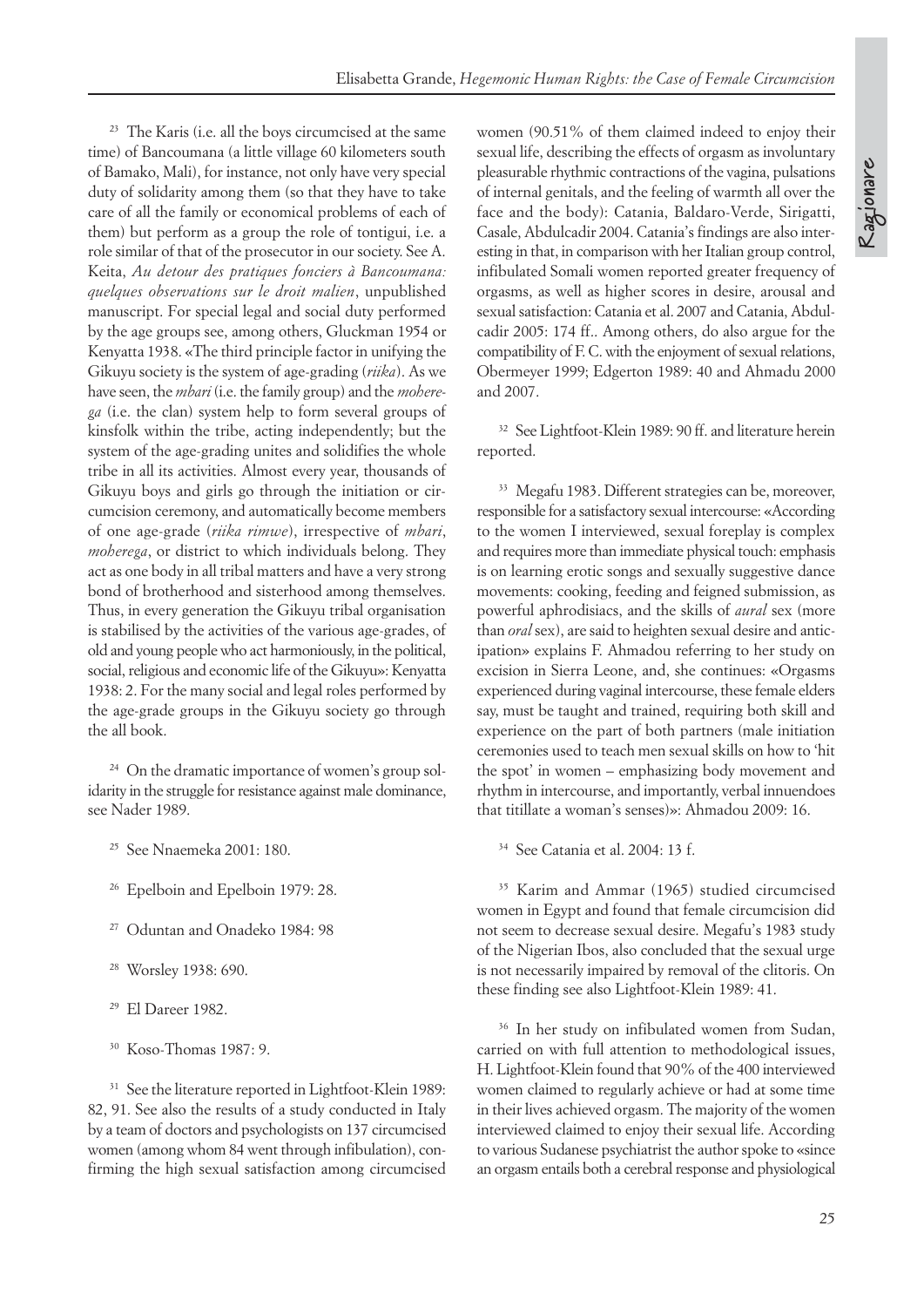responses involving muscle contractions, respiratory and vascular events, and so on, the physiological phenomenon is generally present but damaged or lessened in circumcised women. In compensation, […] the cerebral component may be heightened»: Lightfoot-Klein 1989: 90.

<sup>37</sup> Interestingly enough, Lucrezia Catania's studies on sexual response and attitudes conducted on the new generation of women who had undergone various forms of female circumcisions reported presence of orgasm but with less frequency compared with the group of adults. «These young ladies were living in Italy but had been circumcised / infibulated in their country during childhood. As children in their own country, they experienced positive feelings about FGM/C and a sense of female completeness; they lived in a setting of social acceptance, felt family love and thought that FGM/C was 'something that testified beauty and courage'. Growing up in Western countries, their experience was transformed and given negative meanings: female mutilation, social stigma; they were depicted as victims of family violence and barbarity. Their sense of beauty changed into ugliness. The social stigmatization and the negative messages from the media regarding their 'permanent destroyed' sexuality provoke negative expectations on the possibility of experiencing sexual pleasure and provoke negative feelings about their own body image. The social criticism and the negative cultural meaning regarding their experience cause distortion of their cultural values and they undergo a sort of 'mental / psychological' infibulations which could result in iatrogenic sexual dysfunction. In FMG/C women, when their culture makes them live their 'alteration / modification / mutilation' as a positive condition, orgasm is experienced. When there is a cultural conflict, the frequency of the orgasm is reduced even if anatomical and physiological conditions make it possible. Sexologists should pay attention to sexual education when it is conditioned by cultural influence as it can change the perception of pleasure and can inhibit orgasm», says Lucrezia Catania, writing for the J. Tierney blog of the New York Times: http://tierneylab.blogs. nytimes.com/2008/01/14/the-sexual-consequences-of-anafrican-initation-rite/?ex=1200978000&en=cb6bf3015d1 e04c8&ei =5070&emc=eta1.

<sup>38</sup> Megafu, for instance, finds that premarital coitus among the Nigerian Ibos was on the rise in almost equal proportions among circumcised as well as uncircumcised women: Megafu 1983.

<sup>39</sup> See Rahman, Toubia 2000: 21.

<sup>40</sup> Masters and Johnson's 1966 report observes orgasmic response subsequent to breast manipulation only.

«Physiologically, all female orgasms follow the same reflex response patterns, no matter what the source of sexual stimulation. An orgasm that comes from rubbing the clitoris cannot be distinguished physiologically from one that comes from intercourse or breast stimulation alone» they observe in the fourth edition of their *Human Sexuality textbook*, implying a strong functional analogy from the anatomical point of clitoris and breasts, see: Master, Johnson, Kolodny 1992: 81. Around 75% is the rate of nipple sensation change experienced by women (48% numb, 27.6% more sensitive) according to a survey conducted on women with implants less than three years old by R. L. Larue available on: http://www.implantforum.com/stats. html.

<sup>41</sup> Silicon implants have been associated with autoimmune disorders and for this reason banned from the market by FDA in 1992. However, signing a consent saying that she will participate in a research project, a woman could get a silicon implant that would have given her breast a softer and more natural look. In November 2006, the FDA admitted silicon implants into the market again, provided that the manufacturers continue to sponsor long-term studies about the safety of silicon implants; FDA also recommended that all patients receive MRI screenings three years post-surgery and every two years afterwards. Complications for B.A. range from those connected with the operation itself (hemorrhaging, infections, hematoma, and so forth) to long-term complications, like the hampering of a cancer detection through mammogram (according to J. Reichman, M. D. «depending on the way the mammogram is performed, there is a 25 percent to 35 percent decrease in the visible areas of breast tissue. The view may be further limited by scarring around the implant and hardening of the implant» – see her discussion on B.A. at the Today Show, reported in http://www.allnaturalcurves.com/naturalcurves\_news\_today.html), increasing the risk of getting infections, formation of hypertrophic or keloid scars in the incision, and capsular contracture, that is the hardening of the breast due to the body defense mechanism against the implant of a foreign object. The incidence of capsular contracture, is very high: about 50% (according to Doctor Reichman, but a lower 30% according to Doctor Persoff, *infra*) of the women with implants have this problem, that in its most extreme form (grade IV) entails severe hardness, tenderness and painfulness of the breast. Implant's deflation and disruption, moreover, is a certainty, the question is when it will happen: so far we know that three percent of the women that underwent the procedure had implant leakage within 3 years and that averagely «there is a good chance that a woman has to change her implant once or twice or even more depending on how old she is», says Doctor Reichman. This means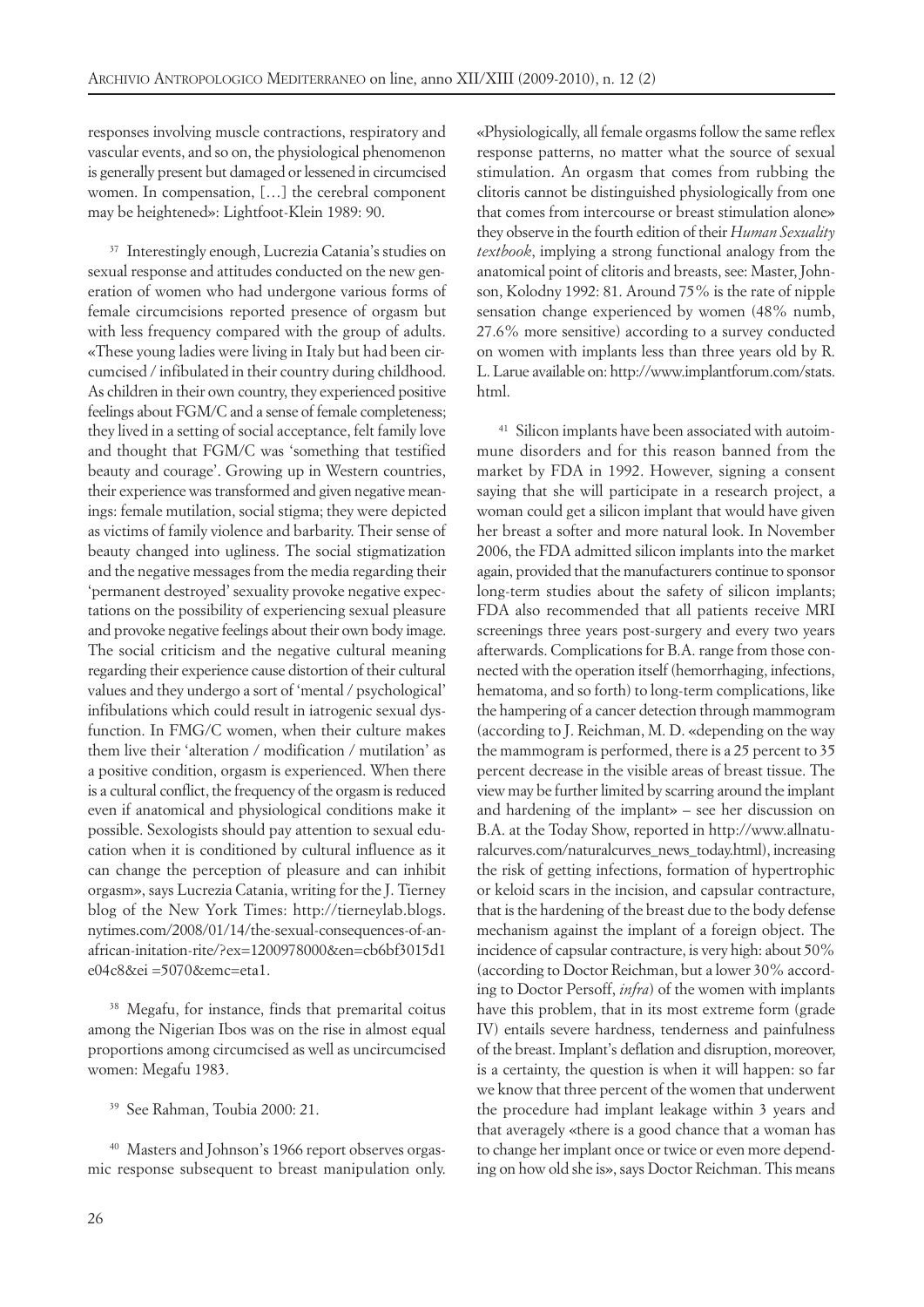more risks linked to the new necessary surgery (also because at that point the pectoralis muscle is «very atrophic and virtually destroyed», as M. D. M. M. Persoff of the Department of Plastic Surgery at the University of Miami says, commenting in his second article the most common B.A. procedure: the sub-muscular one – see http://www. medceu.com/index/index.php?page=get\_course&courseID=2859&nocheck) and mental health problems connected with breast's deflation.

<sup>42</sup> Micromastia is a recurring term in cosmetic surgery literature.

<sup>43</sup> See Doctor M. M. Persoff's statement in a four articles' course on B.A. for nurses and medical professionals http://www.medceu.com/index/index.php?page= get\_course&courseID=2859&nocheck.

<sup>44</sup> See Doctor Reichman's interview. On the "free choice" issue concerning B.A. surgery in U.S., see the very instructive field work conducted by Coco 1994.

<sup>45</sup> This was pretty clear, yet, to the late Jomo Kenyatta, former President of Kenya, with a Ph. D. in anthropology under Malinowski. Arguing in favor of female circumcision among the Gikuyu, he expressed the concern that female circumcision's «abolition…. will destroy the tribal» system. See Kenyatta1938: 135.

<sup>46</sup> See Nader 1999: 20; see also Hodges 1997, chap. 6. titled: «Corporate institutionalization of circumcision in the cold war era»: «the lucrative circumcision industry [...] in 1986, was estimated to generate more than \$200 million annually» at 33; and chap. 6.8: «Since the 1980's, private hospitals have been involved in the business of supplying discarded foreskins to private bio-research laboratories and pharmaceutical companies who require human flesh as raw research material. They also supply foreskins to transnational corporations such as Advanced Tissue Sciences of San Diego, California, Organogenesis, and BioSurface, who have recently emerged to reap new corporate profits from the sale of marketable products made from harvested human foreskins. In 1996 alone, Advanced Tissue Sciences could boast of a healthy \$ 663. 9 million market capitalization performance» at 35.

<sup>47</sup> Hodges 1997: 17.

<sup>48</sup> More than fifteen years ago, Masters, Johnson and Kolodny, already described the Euro-American social pressure for breasts augmentation and its world-wide spreading in the following terms: «In American society, the female breasts have a special erotic allure and symbolize

sexuality, femininity, and attractiveness. Prominent attention is devoted to the breasts in clothing styles, men's magazines, advertising, television, and cinema. This attitude is not universal by any means, and in some cultures little or no erotic importance is attached to the breasts. For example in Japan women traditionally bound their breasts to make them inconspicuous. Today, however, the westernization process has brought about changes in Japan and the breasts have become rather fully eroticized. As the big-breasted female has become an almost universal sex symbol – the image used to promote everything from car sales to Xrated films – men and women have been bombarded daily with the not very subtle suggestion that a woman with large breasts has a definite sexual advantage. This has led to a number of harmful misconceptions. For example, men and women alike have come to believe that the larger a woman's breasts are, the more sexually excitable she is or can become. Another fallacy, still firmly subscribed to by many men, holds that the relatively flatchested woman is less able to respond sexually and actually has little, if any interest in sex»: Masters, Johnson, Kolodny 1992: 55. Since 1992, the year in which their textbook was published, there has been a 300 percent increase in the number of breast augmentation each year (see Dr. Reichman 's interview). Approximately 1, 500 minors received implants in 2003 in America.

<sup>49</sup> See Doctor Reichman's interview. Doctor Judith Reichman is medical correspondent of the Today Show and author of many best sellers on women's health issues. «Be wary of the patient who wants the surgery to please her partner» says however a cosmetic surgeon, M. D. M. M. Persoff, author of a 4 articles course for medceu on breast augmentation, in his second article, addressing himself to other cosmetic surgeons).

<sup>50</sup> Schlesinger 1995. An integrative approach as opposed to an approach by contrast seems, also, to emerge from Minow's theory of difference: see, Minow 1990: part. 94 ff.

<sup>51</sup> See on this subject Lander 1997: 77ff, part. 89ff. See also the results of a survey on male circumcision conducted in South Korea in 2000: Pang, Kim 2002.

<sup>52</sup> Masters and Johnson (Masters, Johnson, Kolodny 1992) never get tired of repeating these concepts through their all textbook. «Bear in mind […] that the physiological processes of sexual response are not simply mechanical movements detached from thoughts or feelings but are part of the sexual involvement and identity of the whole person», and also: «The degree to which one (sexual) experience is 'better' than the other depend on your per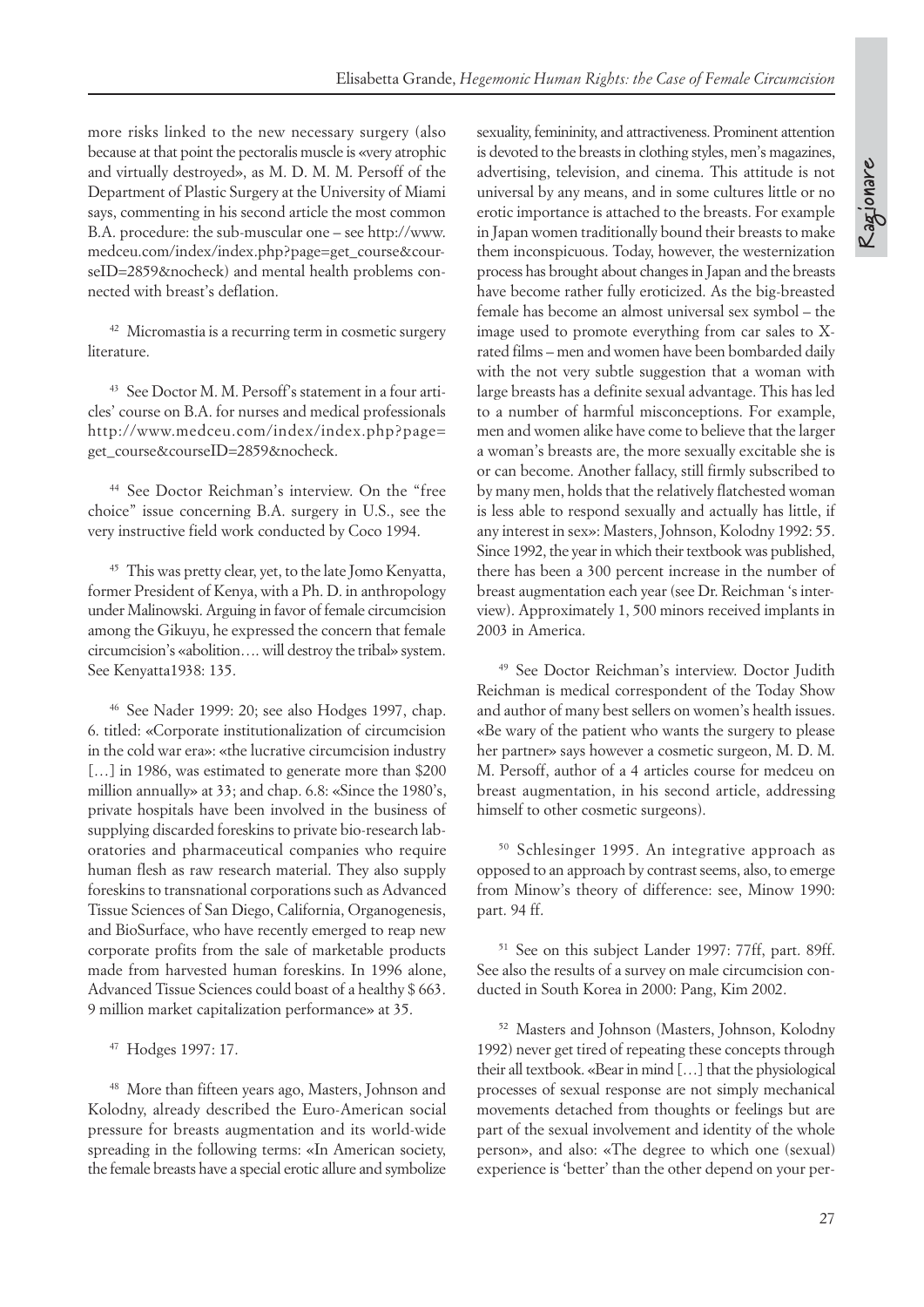spective *and* on your personal satisfaction» they say at 71, or «Orgasms vary not only for one person at different times but also for each individual. Sometimes orgasm is an explosive, ecstatic avalanche of sensations, while at other times it is milder, less intense, and less dramatic. While 'an orgasm is an orgasm', one orgasm may differ from another just as a glass of ice water testes better and it is more satisfying if you are hot and thirsty than if you are cool and not thirsty at all. Different intensity of orgasms arises from physical factors such as fatigue and the time since the last orgasm as well as from a wide range of psychosocial factors, including mood, relation to partner, activity, expectations, and feeling about the experience. *For all these reasons, trying to define or describe orgasm is a difficult task because each individual's subjective experience includes a psychological as well as a physiological dimension* (emphasis added). Measuring intense muscular contractions during one orgasm does not mean that it is necessarily perceived as 'better than' another orgasm with less intense bodily changes. A milder physiological orgasm may be *experienced* as bigger, better, or more satisfying than a physiologically more intense one», they write at 79, or yet «[…] not […] all female orgasms feel the same, have the same intensity, or are identical satisfying. As discussed earlier, feeling and intensity are matters of perceptions, and satisfaction is influenced bay many factors respectively», they add at 81.

<sup>53</sup> A strong call for "listening to the other" and a serious critique of the Western feminists' patronizing attitude towards their "African sisters" comes from Njiambi 2004.

# References

Ahmadu F.

- 2000 *Rites and Wrongs: Excision and Power among Kono Women of Sierra Leone*, in B. Shell-Duncan and Y. Hernlund (eds), *Female 'Circumcision' in Africa: Culture, Change and Controversy*, Lynne Rienner, Boulder, Co: 283-312.
- 2007 *Ain't I a Woman, Too? Challenging Myths of Sexual Dysfunction of Circumcised Women*, in Y. Hernlund and B. Shell-Ducan (eds), *Transcultural Bodies: Female Genital Cutting in Global Context*, Rutgers University Press, New Brunswick: 278-310.
- 2009 *Disputing the Myth of the Sexual Dysfunction of Circumcised Women. An Interview with Fuambai S. Ahmadou by Richard Shweder*, in «Anthropology Today», XXV, 6: 14-17.

Aldeeb Abu-Sahlieh S.

2001 *Circoncision masculine, circoncision féminine. Débat réligieux, médical, social et juridique* L'Harmattan, Paris.

Bohannan P.

1992 *We The Alien. An Introduction to Cultural Anthropology*, Waveland Press Inc., Prospect Heights, Ill.

Catania L., Baldaro-Verde J., Sirigatti S., Casale S.,

Abdulcadir O. H.

2004 *Indagine preliminare sulla sessualità in un gruppo di donne con Mutilazione dei Genitali Femminili (MGF) in assenza di complicanze a distanza*, in «Rivista di Sessuologia. Mutilazione dei Genitali Femminili», XXVIII, 1: 1-17.

Catania L., Abdulcadir O. H.

2005 *Ferite per sempre. Le mutilazioni genitali femminili e la proposta del rito simbolico alternativo*, Derive-Approdi, Roma.

Catania L. *et al.*

2007 *Pleasure and Orgasm in Women with Female Genital Mutilation/Cutting (FGM/C)*, in «Journal of Sexual Medicine», IV: 1666-1678

Coco L.

1994 *Silicone Breast Implants in America: A Choice of the 'Official Breast'?*, in Nader L. (ed.) «Kroeber Anthropological Society Papers, Special Edition: Controlling Processes», LXXVII: 103-132.

#### Curran V.

1998 *Cultural Immersion, Difference and Categories in U. S. Comparative Law*, in «American Journal of Comparative Law», XLVI: 43-92.

Denniston G. C., Milos M. F. (eds.)

1997 *Sexual Mutilations. A Human Tragedy*, Plenum Press, New York, London.

#### Eberhard C.

2002 *Droit de l'homme et dialogue interculturel*, Edition des écrivains, Paris.

Edgerton R. B.

1989 *Mau Mau: An African Crucible*, The Free Press, New York.

El Dareer A.

1982 *Woman Why Do You Weep?* Zed Press, London.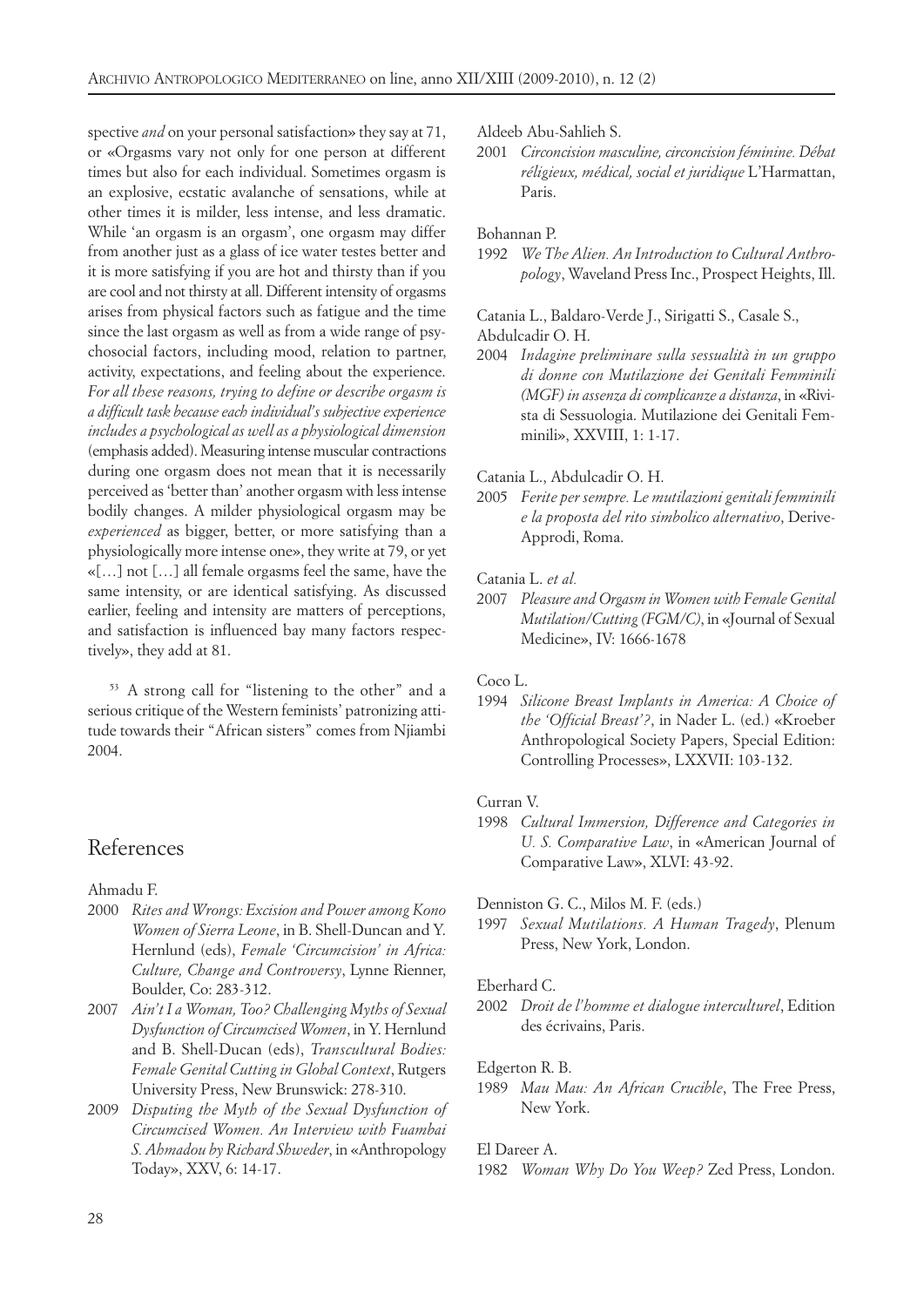#### Epelboin S., Epelboin A.

1979 *Special Report: Female Circumcision*, in «People», VI, 1: 24-29.

#### Fainzang S.

1985 *Circoncision, excision et rapports de dominations*, in «Anthropologie et sociétés», IX, 1: 117-127.

#### FGM vs. MGM

www.circumstitions.com/FGMvsMGM.html.

#### Fusaschi M.

2003 *I segni sul corpo. Per un'antropologia delle modificazioni dei genitali femminili*, Bollati Boringhieri, Torino.

#### Gambino A.

2001 *L'imperialismo dei diritti umani. Caos o giustizia nella società globale*, Editori Riuniti, Roma.

#### Yacoub J.

2004 *Les droits de l'homme. Sont-ils-exportables? Geopolitique d'un universalisme*, Editions Ellipses, Paris.

#### Gluckmann M.

1954 *The Judicial Process among the Barotse of Northern Rhodesia*, Manchester University Press, Manchester.

#### Heger Boyle E.

2002 *Female Genital Cutting. Cultural Conflict in the Global Community*, The John Hopkins University Press, Baltimore, Maryland and London.

#### Hodges F.

1997 *A Short History of the Institutionalization of Involuntary Sexual Mutilation in the United States*, in Denniston, Milos 1997: 17-40.

#### Jura Gentium Forum

http://www.juragentium.unifi.it/it/forum/mg/sunna/index.htm.

#### Karim M., Ammar R.

1965 *Female Circumcision and Sexual Desire*, Ain Shams University Press, Cairo.

#### Kenyatta J.

1938 *Facing Mount Kenya. The Traditional Life of the Gikuyu*, Secker and Warburg, London.

#### Koso-Thomas O.

1987 *The Circumcision of Women: A Strategy for Eradication*, Zed Books Ltd., London.

#### Lander M. M.

1997 *The Human Prepuce*, in Denniston, Milos 1997: 77-84.

#### Larue R. L.

#### Lightfoot-Klein H.

1989 *Prisoners of Ritual. An Odyssey into Female Genital Circumcision in Africa*, Harrington Park Press, New York, London.

#### Malinowski B.

1926 *Crime and Custom in a Savage Society*, Harcourt, Brace and Company, Inc., New York- Kegan Paul, Trench, Trubner and Co., Ltd, London.

Master W., Johnson V., Kolodny R.

1992 *Human Sexuality*, HarperCollins, New York.

#### Megafu U.

1983 *Female Ritual Circumcision in Africa: An Investigation of the Presumed Benefits Among Ibos of Nigeria*, in «East African Medical Journal», XL, 11: 793-800.

#### Minow M.

1990 *Making All the Difference. Inclusion, Exclusion, and American Law*, Cornell University Press, Ithaca, N. Y.

#### Morison L. *et al*.

2001 *The Long Term Reproductive Health Consequences of Female Genital Cutting in Rural Gambia: A community based survey*, in «Tropical Medicine International Health», VI, 8: 643-653.

#### Nader L.

- 1989 *Orientalism, Occidentalism and the Control of Women*, in «Cultural Dynamics», II, 3: 1-33.
- 1999 *Num Espelho De Mulher: Cegueira Normativa E Questões De Direitos Humanos Não Resolvidas*, in «Horizontes Antopólogicos», V, 10: 61-82 (1-27 English manuscript).

#### Navarro M.

2004 *When Gender isn't a Given*, in «The New York Times», September 19, 2004.

Njambi W. N.

2004 *Dualism and female bodies in representations of African female circumcision: A feminist critique*, in «Feminist Theory», V: 281-303.

*Breast Augmentation and Breast Implants Research Statistics*: http://www.implantforum.com/stats.html.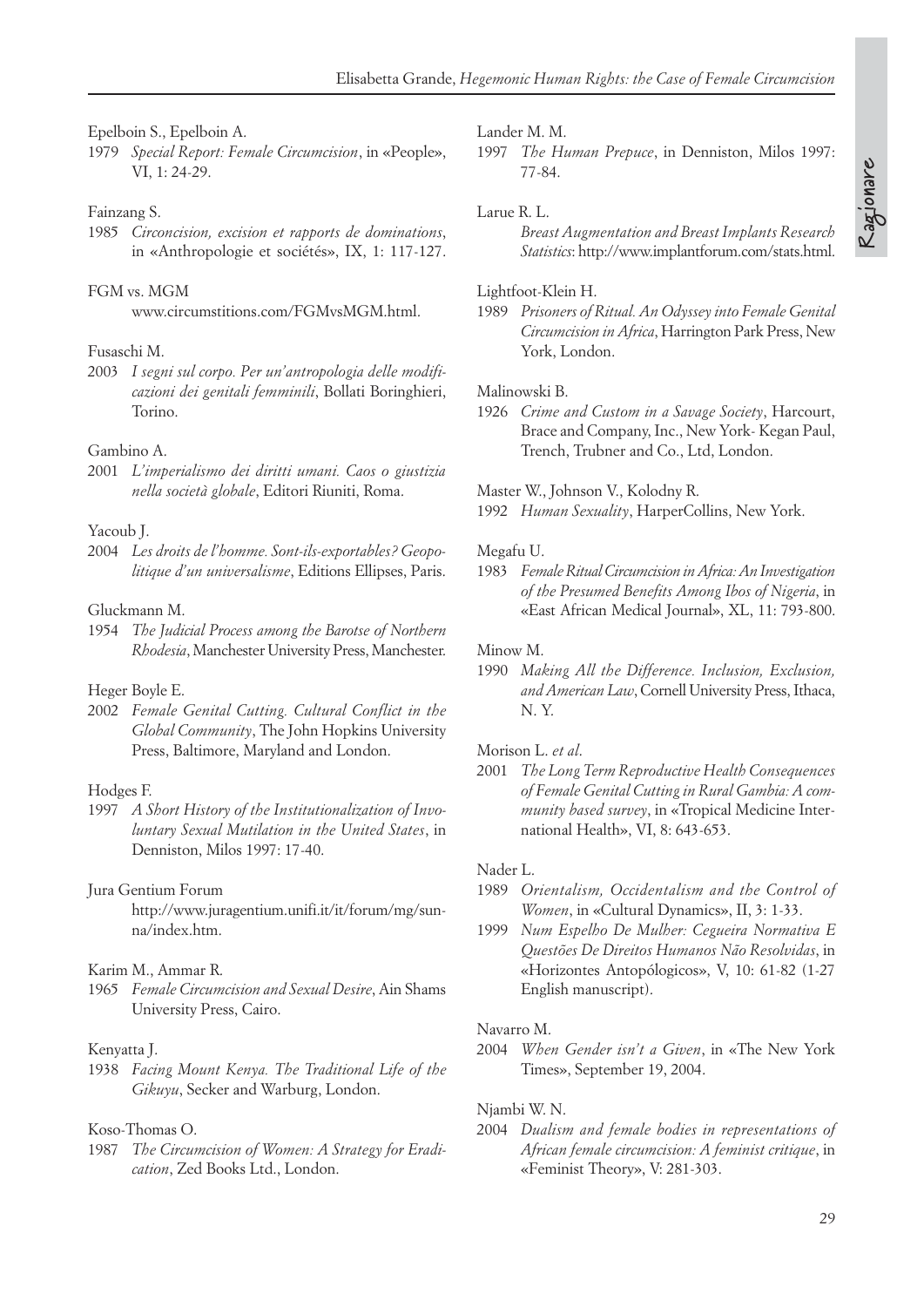#### Nnaemeka O.

2001 *If Female Circumcision Did Not Exist, Western Feminist Would Invent It*, in S. Perry, Schenck C. S. (eds.), *Eye to Eye, Women Practicing Development across Cultures*, Zed Books, London, New York: 171-189.

#### Obermeyer C. M.

- 1999 *Female Genital Surgeries: The Known, The Unknown, and the Unknowable*, in «Medical Anthropology Quarterly», XIII, 1: 79-106.
- 2003 *The Health Consequences of Female Circumcision. Science, Advocacy, and Standards of Evidence*, in «Medical Anthropology Quarterly» XVII, 3: 394- 412.

#### Oduntan O., Onadeko M.

1984 *Female Circumcision in Nigeria*, in *WHO/EMRO Technical Publication: Seminar on Traditional Practices Affecting the Health of Women and Children in Africa*, Senegal.

#### Ostrom C. M.

- 1996a *Harborview Debates Issue of Circumcision of Muslim Girls*, in «Seattle Times», Sept. 13, 1996.
- 1996b *Is Form of Circumcision Outlawed? Procedure at Harborview Under Review*, «Seattle Times», October, 14, 1996.
- 1996c *Hospital Won't Circumcise Girls*, «Seattle Times», December 05, 1996.

#### Pang M. G., Kim D. S.

2002 *Extraordinarily high rates of male circumcision in South Korea: history and underlying causes*, in «BJU International», LXXXIX: 48-54.

#### Panikkar R.

1982 *La notion des droits de l'homme est-elle un concept occidental?*, in «Diogène», n. 120: 87-115, also in English, *Is the notion of human rights a western concept?*, in «Diogenes», XXX, 120: 75-102.

#### Pasquinelli C. (ed)

- 2000a *Antropologia delle mutilazioni genitali femminili. Una ricerca in Italia*, Aidos, Roma
- 2000b *La purezza è una ferita aperta*, in «Il Manifesto», 6 luglio 2000.

#### Persoff M.

*Breast Augmentation:* http://www.medceu.com/ index/index.php?page=get\_course&courseID= 2859&nocheck.

#### Pitch T.

1995 *L'antropologia dei diritti umani*, in A. Giansanti, Maggioni G. (eds), *I diritti nascosti. Approccio antropologico e prospettiva sociologica*, Raffaello Cortina Editore, Milano: 177-202.

Rahman A., Toubia N.

2000 *Female Genital Mutilation. A Guide to Laws and Policies Worldwide*, Zed Books, London, New York.

#### Reichman J.

*Today Show*: http://www.allnaturalcurves.com/ naturalcurves\_news\_today.html.

#### Said E. W.

1978 *Orientalism*, Pantheon Books, New York.

#### Schlesinger R.

1995 *Past and Future of Comparative Law*, Lectio Magistralis, Laurea ad Honorem, Trento, march 8, 1995.

#### Shweder R. A.

2000 *What about 'female genital mutilation'? And why understanding culture matters in the first place*, in «Daedalus», CXXIX, 4, 2000: WL 23666202.

#### Shweder R. A. M., Minow Markus H. R.

2002 *Engaging Cultural Differences: The Multicultural Challenge in Liberal Democracies*, Sage Foundation, Thousand Oaks, California.

#### Tierney J.

2008 *New York Times blog*, January 14, 2008: http://tierneylab.blogs.nytimes.com/2008/01/14/the-sexualconsequences-of-an-african-initation-rite/?ex= 1200978000&en=cb6bf3015d1e04c8&ei=5070&e mc =eta1.

#### Todorov T.

1993 *Nous et les autres*, English trans., *On Human diversity: Nationalism, Racism, and Exoticism in French Thought*, Harvard University Press, Cambridge, Mass.

#### Warren J. P.

1997 *NORM UK and the Medical Case against Circumcision: a British Perspective*, in Denniston, Milos 1997: 85-102.

#### Weil E.

2006 *What if It's (Sort of) a Boy and (Sort of) a Girl?*, in «The New York Times», September 24.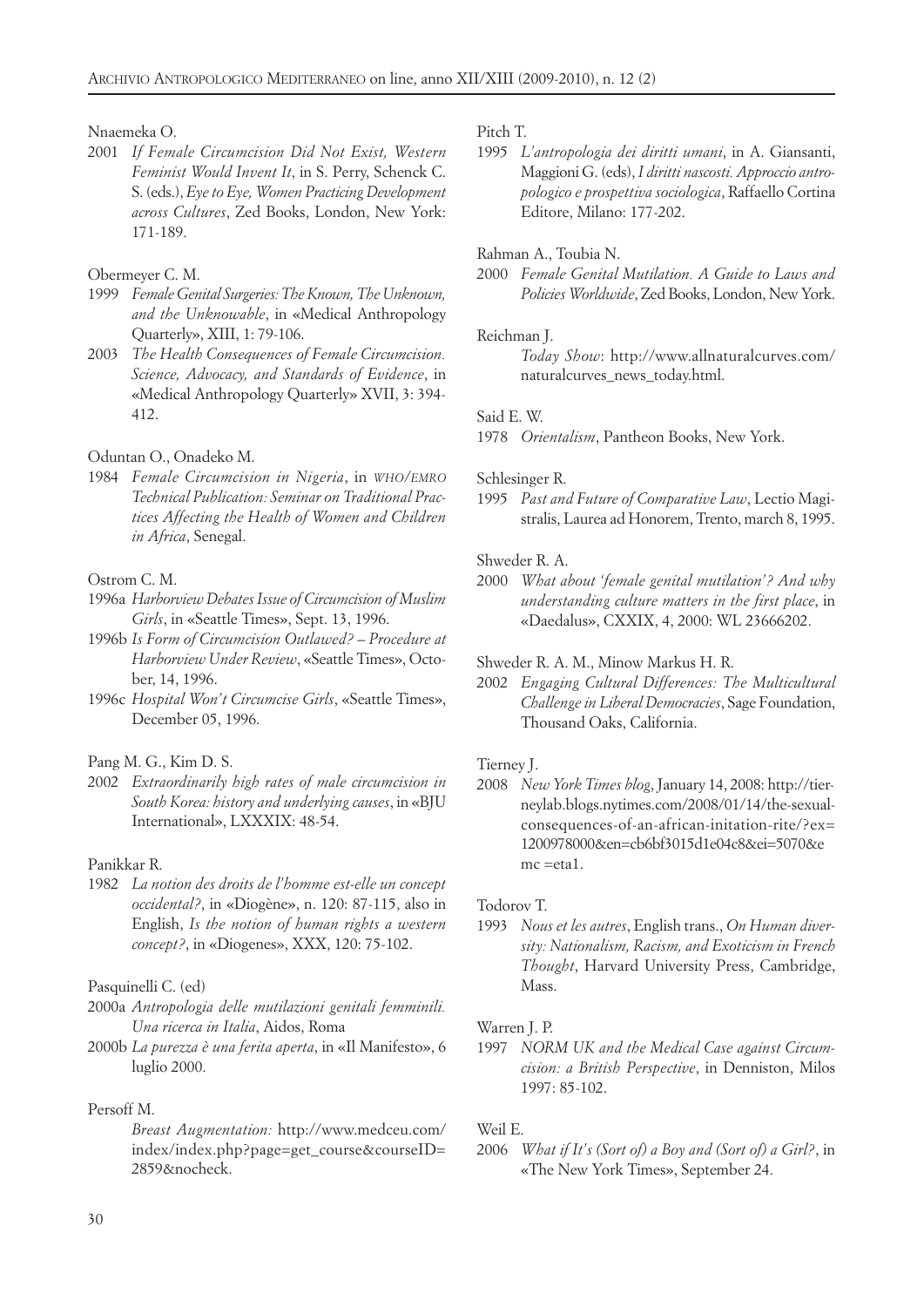World Health Organization

1998 *Female Genital Mutilation: An Overview*, WHO, Geneva.

#### Worsley A.

1938 *Infibulation and Female Circumcision: A Study of a Little-Known Custom*, in «Journal Obstet. Gynaecol. of the British Empire», XLV: 686-691.

Zwang G.

1997 *Functional and erotic consequences of sexual mutilations*, in Denniston, Milos 1997: 67-76.

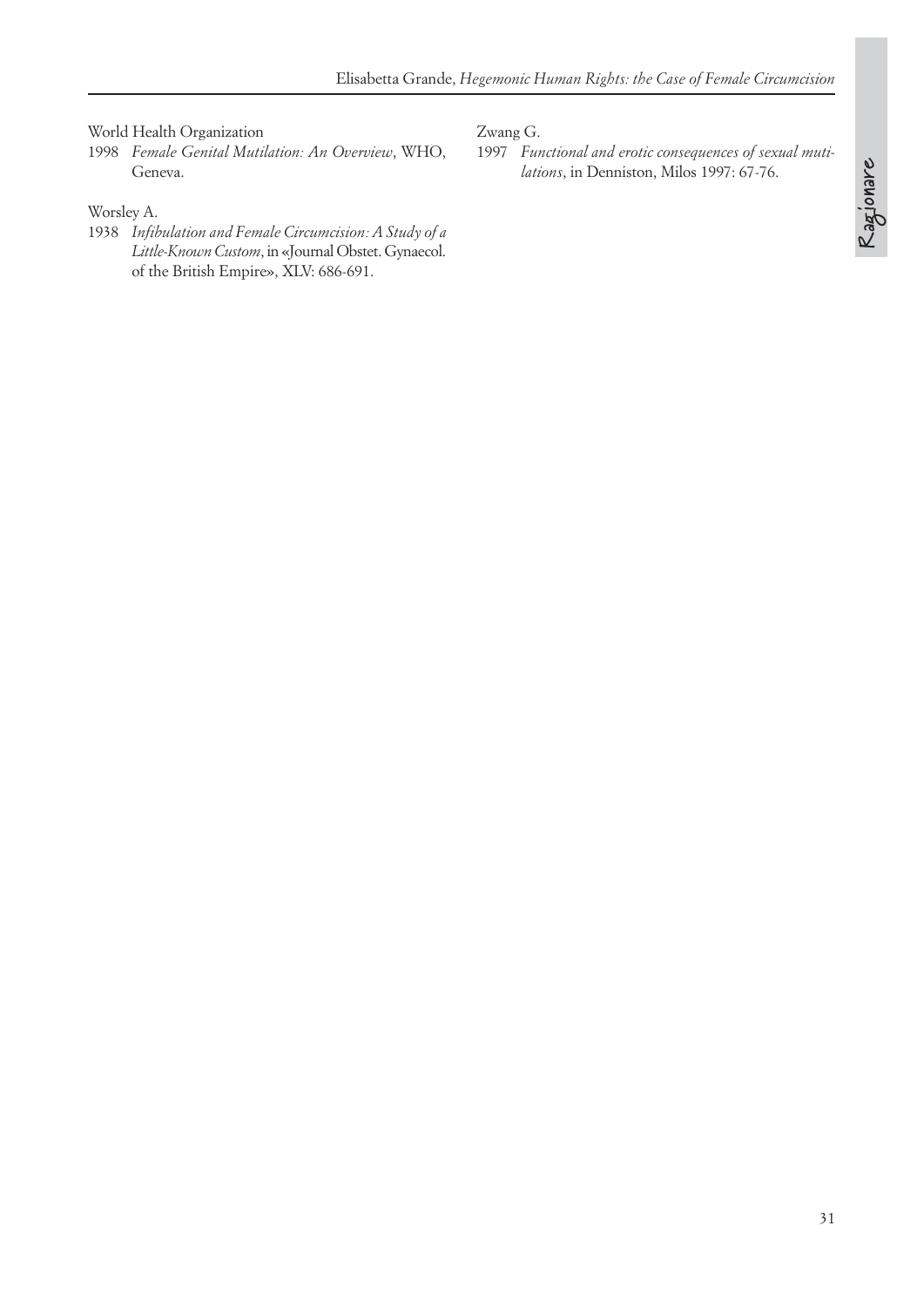# *Abstracts*

MARLÈNE ALBERT-LLORCA Université de Toulouse-Le Mirail LISST-Centre d'Anthropologie Sociale marlene.albert@wanadoo.fr

*Memoria e oblio dei campi di concentramento dei Repubblicani spagnoli nel sud ovest della Francia*

Nel 1939, alla fine della Guerra Civile spagnola, migliaia di Repubblicani oppositori del Generale Franco finirono in esilio in Francia. Sin dal loro arrivo, essi furono internati nei campi e costretti a condizioni di vita molto dure. Sino agli anni Settanta del Novecento, questo inglorioso episodio della storia francese è rimasto praticamente nell'oblio. Oggi, almeno nel sud del Paese, non passa giorno in cui qualcuno non evochi la memoria dell'esilio e dell'internamento dei Repubblicani spagnoli in Francia. Questo contributo, basato sul caso del Campo di Le Vernet, mostra il processo che dall'oblio ha condotto alla memoria dei campi e ne analizza le caratteristiche.

Parole chiave: Memoria; Oblio; Campi di concentramento; Repubblicani spagnoli; Ebrei.

#### *Memory and oblivion of the internment camps of the Spanish Republicans in South-West France*

*In 1939, at the end of the Spanish Civil War, which set Republicans against General Franco partisans, tens of thousands of them flowed into exile in France. Upon their arrival, they were interned in camps where living conditions were very hard. Until the 1970s, this inglorious episode in the history of France had practically fallen into oblivion. Today, in the south at least, never a day passes but somebody evokes the memory of exile and internment of Spanish Republicans in France. This paper - based on the Camp of Le Vernet case - shows the process that leads from oblivion to recovery of the memory of the camps and analyses what characterizes this memory.*

*Key words: Memory; Oblivion; Internment camps; Spanish Republicans; Jews.*

EUGENE COHEN Department of Sociology and Anthropology College of New Jersey, Ewing, New Jersey cohen@tcnj.edu

*Sensible men and serious women: order, disorder, and morality in an Italian village*

*For over a decade, anthropologists engaged in a vigorous debate regarding the utility, meaning, and explanation of honor and shame in Mediterranean communities. There are competing interpretations regarding these cultural constructions, but no consensus. Partly, this is a result of examining honor and shame as discrete domains deriving from more fundamental conditions.*

*In this paper, I examine, in detail, the ethnography of honor and shame in a central (Tuscany) Italian village. I use these data to contend honor and shame are not encapsulated domains, but are part of a wider and fundamental cognitive framework and world view involving the nature of inter-personal relations, understandings regarding the attributes of human nature and an agonistic perception of the human condition.*

*Keywords: Italy (Tuscany); Honor; Shame; World View; Inter-Personal Relations.*

#### *Uomini responsabili e donne serie: ordine, disordine e moralità in una comunità italiana*

Per più di un decennio gli antropologi si sono impegnati in un acceso dibattito sulla pertinenza, il significato e il senso dell'onore e della vergogna nell'area del Mediterraneo. Le interpretazioni fornite per queste costruzioni culturali sono state spesso contrastanti e non si è raggiunto un accordo. Ciò è dipeso, in parte, dal fatto che l'analisi ha riguardato l'onore e la vergogna intesi come ambiti separati derivanti da altre condizioni fondamentali.

In questo contributo, propongo, in particolare, un'etnografia dell'onore e della vergogna presso una comunità dell'Italia centrale (in Toscana). L'obiettivo è mostrare come queste due sfere, lungi dall'essere isolate, vadano invece inserite in un più ampio quadro cognitivo e in una visione del mondo che coinvolge le relazioni interpersonali, la comprensione degli aspetti della natura umana e del suo modo di percepire agonisticamente la propria condizione.

Parole-chiave: Italia (Toscana); Onore; Vergogna; Concezione del mondo; Relazioni interpersonali.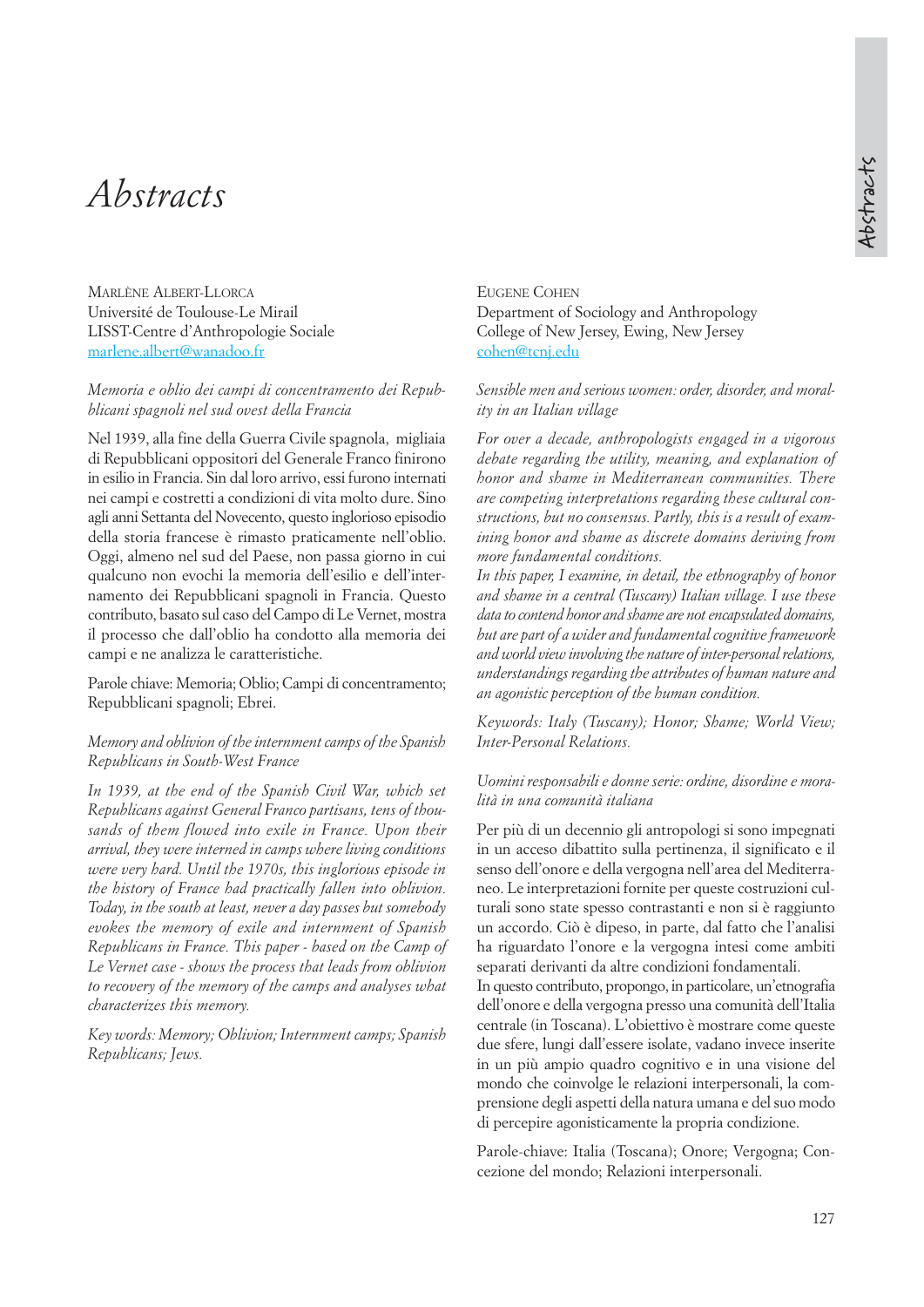ANTONINO CUSUMANO Università di Palermo Dipartimento di Beni Culturali Viale delle Scienze - 90100 Palermo dancus@tiscali.it

#### *Pane al pane e vino al vino*

È noto che il pane e il vino rappresentano due pilastri centrali delle basi alimentari dei popoli del Mediterraneo, essendo entrambi i frutti fecondi e millenari di due fondamentali piante di civiltà: il grano e la vite. In quanto segni eccellenti di riproduzione ciclica della terra e per ciò stesso di rifondazione del vivere e dell'esistere, pane e vino sono simboli paradigmatici dell'indissolubile simbiosi tra l'umano e il vegetale, tra l'umano e il sovraumano. Assicurando la transizione dalla natura alla cultura, il loro consumo ha contribuito a determinare status e gerarchie, a plasmare forme e pratiche rituali, a conferire identità e memoria, a dare ordine e significato al mondo. Per alcuni aspetti in opposizione dialettica, ponendosi il pane sul versante del cotto e il vino su quello del fermentato, l'uno e l'altro sono nella prassi e nella lingua popolare siciliana elementi complementari di un'endiadi formale e concettuale, di un binomio semantico irresistibile e inscindibile, significanti indiscutibilmente diversi ma – a livello delle strutture profonde – sostanzialmente riconducibili ad un comune orizzonte di senso.

Parole chiave: Relazioni pane-vino; Fermentazione; Simboli; Proverbi; Riti.

*"*Pane al pane e vino al vino*". Symbolical meanings of bread and wine in Mediterranean cultures*

*It is known that bread and wine are two fundamental pillars of the basic diet of the peoples of the Mediterranean, being both thousand-year old and fruitful products of two key plants of civilization: wheat and vine. As excellent signs of the cyclical reproduction of the earth and thereby of the refoundation of life and existence, bread and wine are paradigmatic symbols of the indissoluble symbiosis between the human and the vegetable kingdom, between the human and the superhuman. By ensuring the transition from nature to culture, their consumption has contributed to determine status and hierarchy, shape ritual forms and practices, give identity and memory, give order and meaning to the world. Being in some respects in dialectical opposition, as bread is cooked and wine is fermented, they are both, in practice and in the Sicilian vernacular, complementary elements of a formal and conceptual hendiadys, of an irresistible and inseparable semantic pair, significants indisputably different, but – at the level of deep structures – essentially referable to a common horizon of meaning.*

*Key words: Bread-wine connection; Fermentation; Symbols; Proverbs; Rituals.*

NICOLA CUSUMANO Università di Palermo Dipartimento di Beni Culturali Viale delle Scienze - 90100 Palermo remocl@libero.it

#### *Turisti a Sparta: il passato che non torna e l'invenzione della tradizione*

Quando è nato il "turismo culturale"? Di solito il punto di partenza generalmente indicato e privilegiato è l'Europa del Settecento*.* Tuttavia è possibile esplorare altre culture, più distanti nel tempo, ma pur sempre strettamente collegati alla nostra, almeno nell'autorappresentazione dell'*identità* di cui si alimenta il nostro Occidente.

Si focalizzerà l'attenzione sul mondo greco, con alcune osservazioni generali sul viaggio culturale che è alla radice stessa della storiografia: destinato a divenire in seguito un *topos* obbligato nelle dichiarazioni proemiali degli storici, il viaggio, anzi i viaggi, del *pater historiae* Erodoto introducono ad un'esplorazione sottile e ambigua dell'identità greca. Tuttavia, è il "turismo" culturale a Sparta, divenuto rapidamente tappa obbligata della classe dirigente grecoromana, a fornire il caso più interessante.

Parole chiave: Turismo culturale; Memoria; Passato; Origini; Sparta.

#### *Tourists in Sparta: the past that does not come back and the invention of tradition*

*When the "cultural Tourism" is born? The point of departure is generally identified in the European culture of XVIII century. Nevertheless it's possible to examine other cultures, which are historically more remote, but at the same time strictly connected with our, in accordance with the status of "identity" that characterizes Occidental world. The attention will be focalised on the ancient Greece. This paper will reserve some reflections to the cultural travel and his relevance among the Greeks. A meaningful example is the travel of the historians: since Herodotus, it has been considered an element necessary and topical, as we can observe in the proemial declarations. The travels of Herodotus, the* pater historiae*, enable a penetrating and ambiguous exploration of the Greek identity. In the second part of the paper the focus of attention will be on Sparta, a celebrate destination of the cultural travels of the Greek and Roman elite. This town, for many reasons, provides the most attractive case-study.*

*Key words: Cultural Tourism; Memory; Past; Origins; Sparta.*